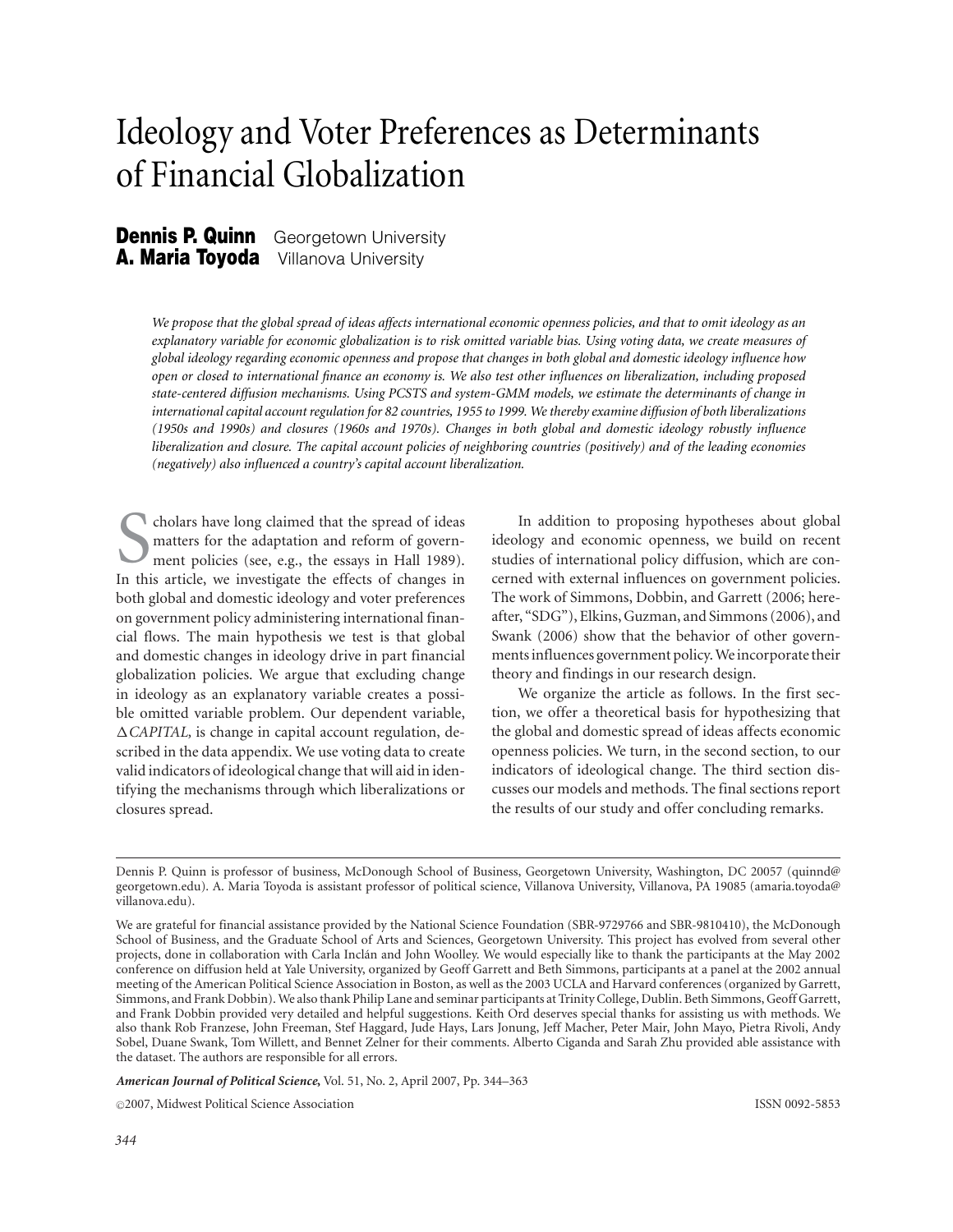#### **The Global Spread of Ideas**

During the second half of the twentieth century, several distinct waves of international financial openness and closure spread worldwide. Previous scholarship has identified many of the domestic and international political economic forces that account for these changes in international financial openness.<sup>1</sup> While this literature explains some determinants of policy liberalization and closure, to our knowledge scholars have not studied the effects of either the *global* or the domestic spread of ideas as an influence on a government's policy choices.

We hypothesize that capital account regulation in a range of countries is directly, significantly, and systematically influenced by changes in both global and domestic ideology. That is, the regulation of international financial transactions is likely to be more (less) restrictive as anticapitalist (procapitalist) ideology is widespread because political leaders are likely to be either influenced or conditioned by how widespread anticapitalist ideology is. Ideology is measured by voter preferences toward capitalism, as revealed in part through fair and open electoral competition. Voting outcomes over time provide a valid and reliable indicator of the depth of anti- and procapitalist ideology. The effects of these preferences should be distinguished from the effects of democracy, however, which we will also assess.

The global spread of ideas is not the only form of diffusion considered. SDG conceive policy diffusion as states being influenced by the behavior of other states in the system, which we also examine.<sup>2</sup>

# **Diffusion Mechanisms Society-Centered Approaches**

Two major sets of perspectives have guided recent studies of policy diffusion. The realist perspective is primarily operationalized in terms of a state responding to either international pressures from or experiences of other states (competitiveness and learning, respectively). This statecentered version of diffusion has been influential in international relations studies (see, e.g., SDG).

Constructivist understandings, in contrast, see diffusion processes as operating through cultural channels.

nities, transnational networks of elites, or international organizations offer similar channels for policy diffusion by espousing certain orthodoxies or "schools of thought" that are interpreted in similar ways across societies (see also Kogut and MacPherson 2005; Wotipka and Ramirez 2006).

The world-society approach in sociology offers a related set of insights into channels for diffusion. Scholars in this tradition conceive of the state not as a bounded and unitary actor, but instead as an entity exogenously constructed by individuals and groups, both inside and outside the state, through their engagement in state and policy formation (Meyer et al. 1997). Meyer (2004) further conceptualizes the state as embedded in the "ether" of world society. The ether may emanate and diffuse at the grassroots level. Moreover, as Acharya (2004) and Risse, Ropp, and Sikkink (1999, especially 6–18) note, global beliefs are often transformed or reconstructed in the process of "localization" in order for them to achieve greater congruence at the national or local level.

These society-centered channels of diffusion point to limitations of state-centered "rational actor" approaches to diffusion. Government officials rely on heuristic shortcuts (bounded rationality; Weyland 2005), retrospective learning biased towards the most recent events, "errorlearning" (i.e., adjusting based on perceived past mistakes; Jonung 2005), or responding to changes in perceived public or voter preferences. (See also Meseguer and Gilardi 2005.)

Society-centered approaches therefore recall the earliest studies of the diverse means through which ideas diffused (e.g., Ryan and Gross 1943). The classical model, developed by Rogers in the early 1960s, defines diffusion as the spread of innovations (ideas, practices, objects) "through certain channels over time among the members of a social system" (1983, 5). In our study, society-centered channels of diffusion join state-centered channels of diffusion as being among the many paths through which policy ideas diffuse in the world social system.

We draw upon various strands of the society-centered literature to offer a possible mechanism for international policy diffusion based on changes in preferences among elites and citizens about international capitalism. We propose that government officials are influenced by changes in how widespread global ideology is as it alters the incentives and opportunities for them and because the forces

<sup>1</sup>For general literature reviews on capital account liberalization, see Eichengreen (2001) and IMF (2001). Examples of papers on the determinants of liberalization are Brune et al. (2001); Kastner and Rector (2005); Li and Smith (2002); Quinn (2003); Quinn and Inclan (1997); Simmons and Elkins (2004); Zhang (2002).

<sup>&</sup>lt;sup>2</sup>That is, the choices governments make about policies are interdependent.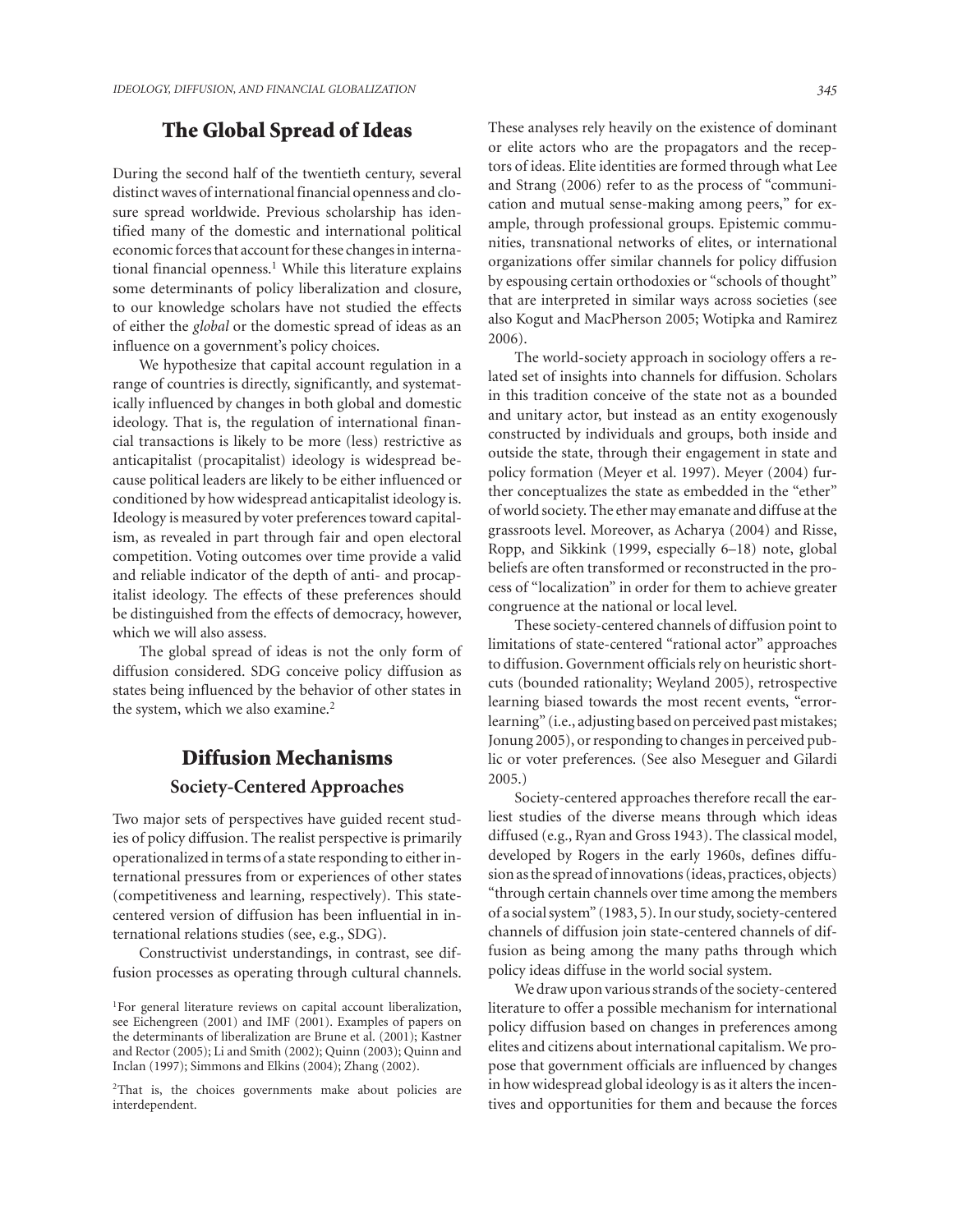that shape belief formation among individuals globally can be assumed to influence political elites.

To examine the direct effect of anti- and procapitalist ideology as an important force shaping national response to the broad spread of global liberalism, we consider changes in electoral support for Communist parties (CPs) worldwide as indicative of changes in global ideology. CPs were ideologically consistent in their hostile stance towards international economic liberalism for a long period. Their electoral performance should tell us something about global and national preferences regarding those policies in which the party maintains consistent views. We expect that their domestic support will matter in the choices made by a democratic government. Of greater interest here is whether change in their support *worldwide* will affect a particular government's regulatory policies.

#### **State-Centered Approaches**

**Coercion and Structural Dependency.** To supplement our hypotheses about the global spread of ideas, we also test the effects of state-centered mechanisms of influence on policy. First, the literature on economic globalization often assumes, consistentwith structural dependency theory, that OECD countries have influenced or compelled developing countries to pursueliberal policiesin trade and finance (see, e.g., Drezner 2001; Evans 1997; Fourcade-Gourinchas and Babb 2002; Gwynne and Kay 1999). Even those who assert that states retain policy autonomy still assume that governments must adjust national policies to the fait accompli of liberalized capital (e.g., Mosley 2003). The degree of international financial openness of the world's leading economies might therefore affect the international financial policies of other nations. The mechanisms of influence might include (1) demonstration effects of the results of their policies (learning or emulation); (2) enhanced difficulties in trading with partners with a given financial payments regime (network externalities); (3) development of profit opportunities for economic agents in arbitraging differences in regulatory systems (strategic competition); (4) the threat or reality of capital flight (indirect coercion of market forces); and (5) overt political pressure from the governments of the leading economies to permit their firms greater economic freedoms in the host country (direct coercion).

One inference, therefore, is that once the leading economies deregulated more or less completely, other countries would come under increasing pressure to do the same. This logic underpins much of the literature on structural dependence, as well as the logic in the realist/dominant actors school of IR theory.

Second, we test whether international institutions influenced government decisions on capital account openness. It is widely argued that the International Monetary Fund (IMF) is able, through terms of conditionality<sup>3</sup> in negotiating a program, to impose its policy preferences.<sup>4</sup> Be that as it may, the Fund rarely to almost never imposed capital account liberalization on nations as part of program conditionality.<sup>5</sup> Moreover, Abiad and Mody (2005, 73) show that various financial reforms in 35 countries, from 1973 to 1996 (including capital account liberalizations), were uncorrelated with IMF programs. Even so, we examine whether a country's participation in an IMF program has an influence on its liberalization strategies (see Przeworski and Vreeland 2000 for a discussion of some effects of IMF programs).

The IMF has long argued, however, that governments should have sound macroeconomic outcomes before liberalizing capital accounts. Dreher (2002, 62) reports that reducing external debt appeared in 96% of conditionality agreements. Maintaining a positive balance of payments is generally a precondition for a government's capital account liberalization, and we use that indicator as a second proxy for IMF policy preferences for whether a particular country should liberalize its capital accounts. Consistent with that view, Abiad and Mody (2005) find that balance of payments crises spurred a variety of financial reforms.

**Emulation, Learning, and Competitive Pressures.** A standard hypothesis from the IR literature is that the experiences of neighbors influence nations (Simmons 2000), and we must allow for the possibility that capital account policies follow an emulative pattern. Governments that adopt policies because of emulation either are taking informational shortcuts, without fully assessing the range of available policies and their expected outcomes, or are part of a network of countries where "acceptable policies" are regionally defined. Perhaps this could be characterized as weak learning. We therefore introduce several regional

<sup>3</sup>See Conway (2004) for a discussion of the fundamental endogeneity of IMF conditionality programs.

5Dreher (2002, 51, 62) shows that, from 1988 to 1992, capital account liberalization appeared in 18.75% of conditionality agreements and, between 1999 and 2001, in only slightly more than 3% of conditionality agreements. Beginning with Thailand (August 14, 1997), the IMF has made public the details of the Letters of Intent and the terms of conditionality. We undertook a content search of the hundreds of Letters of Intent from August 1997 to November 2004 and found only seven that mentioned capital account liberalization.

<sup>4</sup>Henisz, Zelner, and Guillen (2005) find this to be increasingly the case as later beneficiaries of multilateral aid face greater pressures than earlier ones to conform to practices that are also more widespread over time.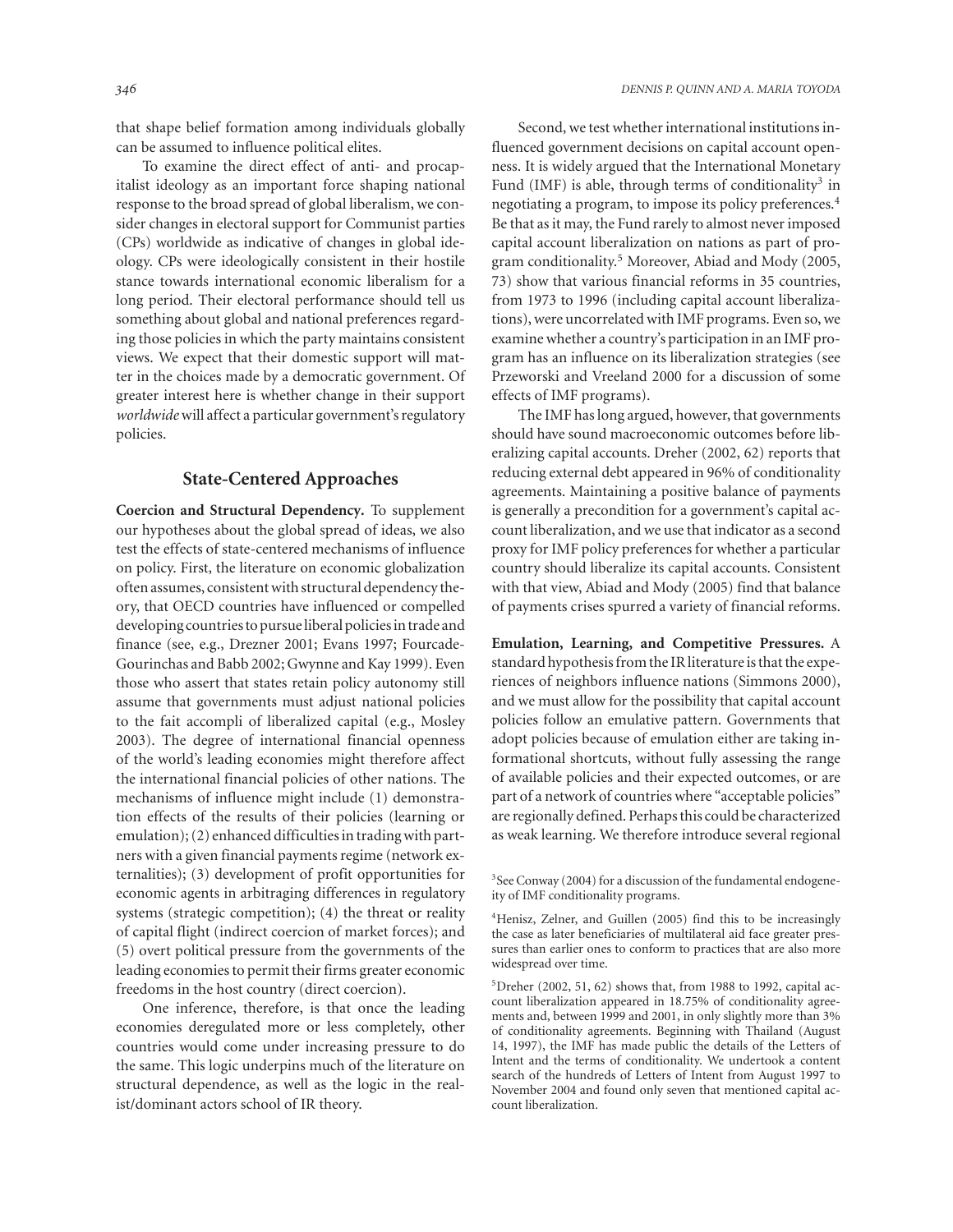variables for capital account openness (ARegional CAP-*ITAL*) to test for emulation. We recognize that governments within regions also have reasons beyond emulation for adopting regionally common, coordinated economic policies (see, e.g., the discussions in Abiad and Mody 2005 and Mansfield and Milner 1997; see also Gleditsch and Ward 2006).

Because capital account liberalization produces complex results, governments are likely to consider the experience of their neighbors and adopt successful policies. Learning, in contrast to emulation, involves progressive rethinking about policies, sometimes involving "natural experiments" (SDG). For learning to take place, there should be plausible reasons of comparability for why states draw on each other's experiences (SDG; Meseguer 2003). We explicitly test for informed learning (as opposed to heuristic "shortcuts") by interacting regional capital account regulation with regional economic growth, assuming that regional emulation processes can be distinguished from learning with information about economic performance.

Finally, we consider national competition for goods and resources. As SDG note, many of the studies of competitive dynamics have not specified clearly a competition hypothesis where policy changes in one country are linked to those in competitor countries. Elkins, Guzman, and Simmons (2006) and Simmons and Elkins (2004) are exceptions that do find competitor effects. Capital account liberalization offers a reasonably clean test of the competitive linkage hypothesis among countries with structural similarities. We test this by including a variable that measures *CAPITAL* for potential export *competitors* (*CAPITAL in Competitors*). The measure is analogous to a "potential competitor" indicator and allows for dynamism in economic relations.

## **Anti- and Prointernational Capitalist Ideology**

Those who are distrustful of capitalism as a system might still begrudgingly, or even actively, accept a domestically focused capitalism, which can be directed by the state and whose disequilibrations can be managed through corporatist-style institutions (see Katzenstein 1986). International capitalism, though, is a harder-to-tame force: the state can regulate it, but only within the limits of international financial markets logic. When a nation liberalizes its capital accounts, it commits itself to abandoning the role of *dirigiste* and assigns itself the role of regulator. Under liberalized capital markets, a government's incentives change regarding economic policy as it finds key macroeconomic choices constrained: e.g., Mundell famously proposed that under free capital flows, a government may fix the value of either its currency or its domestic interest rates, but not both. Moreover, state ownership of a society's means of production becomes increasingly difficult.

Hostility toward international capitalism was apparently widespread in the interwar and immediate postwar periods among both citizens and elites. Parties committed to anticapitalist agendas fared well in electoral competition. Many emerging market countries through the 1980s explicitly rejected the model of international financial openness advocated by leading economies. They did so partly in accordance with a world systems or *dependencia* interpretation of modern capitalism. This view suggested that "peripheral" countries were better situated through isolation from "core" countries, whose exploitation of the periphery was central to core nation wealth and peripheral nation poverty. In this understanding of development, often associated with Raul Prebisch (1950) and Immanuel Wallerstein (1976), peripheral nations should undertake import substitution industrialization to improve their terms of trade, which requires partial financial closure. Other theorists advocated nationalizing industries owned by core country residents or blocking "core" capital flows as a means of establishing economic independence.<sup>6</sup>

The changes in global preferences regarding international capitalism partly alter the incentives governing elites face regarding their economic policies. In periods where global ideology favors international capitalism, reformists can plausibly point to external experiences and beliefs to justify their reforms. In such times, more autarkic-minded elitesfind their preferred policies at odds with global trends, leaving them politically exposed in the event of economic failures to the charge of enacting antiquated policies. In contrast, when global ideology runs against international capitalism, governing elites who restrict capital control flows to defend both domestic economic targets and a currency value do so with greater legitimacy.

How do we measure worldwide anti-international capitalist ideology?<sup>7</sup> The difficulty of measuring the force of ideas is legendary. Two problems are particularly

 $6$ See J. Quinn (2002) for a discussion of ideology and nationalization in Sub-Saharan Africa in the 1960s.

<sup>7</sup>We make a distinction between our conceptualization of anticapitalist ideology and other associated ideologies such as antiglobalization, anti-Americanism, or antiprotectionism (see Rodrik 1995, 1997 and Scheve and Slaughter 2001). Anticapitalist ideology, for our purposes, is not as all-encompassing an idea as antiglobalization, as chauvinistic as anti-Americanism.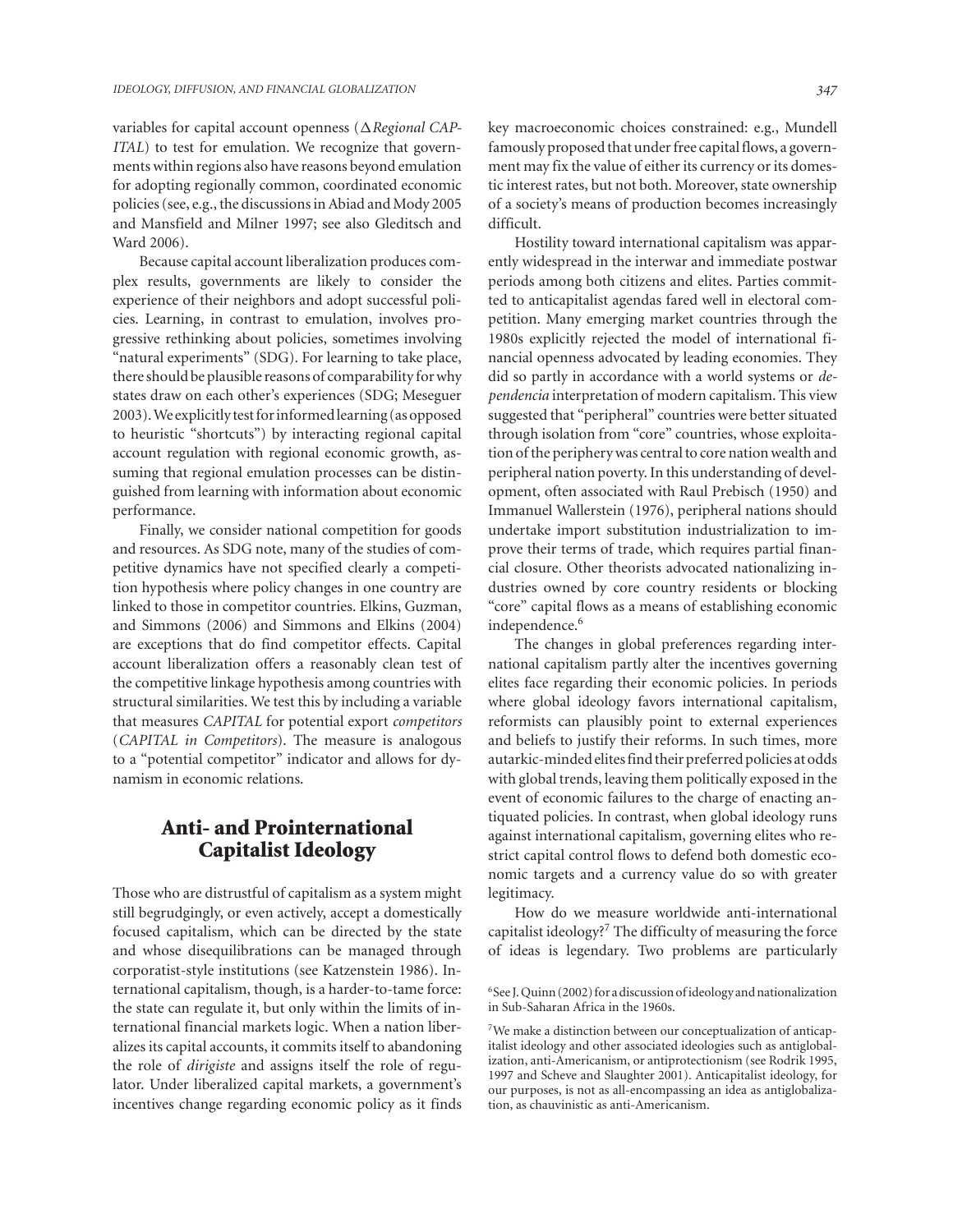salient. First, how do we know which ideas are held by whom, when, and where? Second, how forceful are the ideas?

A standard solution to the first problem has been to rely on citizen survey data. This is inadequate for current purposes. Respondents frequently have an incentive to deceive about beliefs, especially those regarded by elites as dangerous (see Bonardi and Keim 2002). Furthermore, survey data regarding citizen perceptions of economic performance and associated government policies are prone to producing misleading results (e.g., due to survey question ordering, the timing of "cues" about the economy, andinconsistency of survey responses; see Duch and Palmer 2001). Finally, we have been unable to find relevant polls on preferences about capitalism, with consistent questionnaires, offering sufficient cross-sectional and temporal data points to allow an econometric study.

One solution to both problems has been to observe behavior in political and economic markets in settings where actors have choices and privacy is protected. Simply put, voting results give us some insight into the political beliefs of individuals. Because political markets are contested in democracies, we can expect widely held beliefs to influence public policy through the selection of elites who share those views or through the adaptation by elites to those beliefs (for discussions, see Page and Shapiro 1992; Stimson, McKuen, and Erikson 1995; Wittman 1995).

Many political parties have adopted, at varying times and places, anticapitalism as part of their electoral platform. One political party stands out, however, as having had a consistent line through time and space about international capital movements. As shown below, one of the world's leading agents of globalization, the CP of the Soviet Union, and Soviet-line CPs had consistent ideas regarding international capitalism, a consistency enhanced and enforced through Leninist "democratic centralism."8 Indeed, no common profree market political party has taken root in multiple countries! Hence, it is harder to answer the related question—howwidespreadwas the global *support* of internationalized capitalism?<sup>9</sup> (We propose a validation test for our measures below that draws on some measures of the spread of free market ideas.)

Other political parties have shown less consistency regarding financial liberalization. While many social democratic parties rhetorically opposed international capitalism, socialist and labor parties tended to liberalize international finance when their countries had abundant highly skilled labor (Li and Smith 2002; Quinn and Inclan 1997). Right-wing parties also often restricted international finance when their domestic capitalists were at an international disadvantage. And, as Swank and Betz (2003) note, the new radical right-wing populists are hostile to economic globalization, but are mostly explicitly hostile to the inward immigration that they associate with globalization. (We also test below whether CP voting and voting for Right-Wing Populist Parties (RWP voting) are correlated.)

#### **Ideological Consistency**

Anti-international capitalism, rooted in Leninist ideology, was a common doctrine for CPs following the Soviet line, at least through the 1980s (see especially Chapter V, "Export of Capital" in Lenin [1916] 1971). Lenin, following Hilferding's analysis ([1910] 1981), understood the export of capital by Western firms to be the key mechanism of FirstWorld imperialism. If a nation were to accept the export of Western capital, it sets itself up for, at best, economic colonialism. Leninist theory, hence, proscribes international capital mobility, a motif echoed later by Prebisch (1950) and Wallerstein (1976).

More practical than Leninist ideology for solidifying the anti-international capital ideology of the Soviet CP and its follower parties was the autarkic economic system established through Soviet central planning. While scholars have debated about whether the Soviet system required trade autarky (see LaVigne 1991), almost everyone agrees that currency inconvertibility and prohibitions on private capital transactions were central to the system. Indeed, the two Soviet Bloc members who were also members of the IMF, Poland and Czechoslovakia, either withdrew or were expelled (respectively) from the IMF over noncompliance with rules mandating the easing of international financial restrictions. Within the Soviet Bloc, most retained full capital account restrictions until the 1980s. The Soviet government forbade inward foreign direct investment until January 1987; foreign direct investments in the former Soviet Bloc nations were zero to negligible. $10$ 

10See *East European Business Law* (1991) and (Hart and Dean 1994).

 $8$ This was the case, at least, until the 25<sup>th</sup> International Communist Party Congress in 1989. Italy's CP, however, began its break with the hard-line Soviet position earlier than most other CPs in reaction to the Soviet invasion of Czechoslovakia.

<sup>&</sup>lt;sup>9</sup>Not that we, and others, didn't try. We began to collect data on worldwide subscriptions to leading economics journals and admission to leading economics Ph.D. programs by country of origin. Apart from collection problems, these efforts stumbled against the valid objection that the content of economics as a discipline is itself affected by the global spread of anticapitalist and procapitalist ideas. Please see Chwieroth (2002) and Kogut and MacPherson (2005) for valiant and important innovations.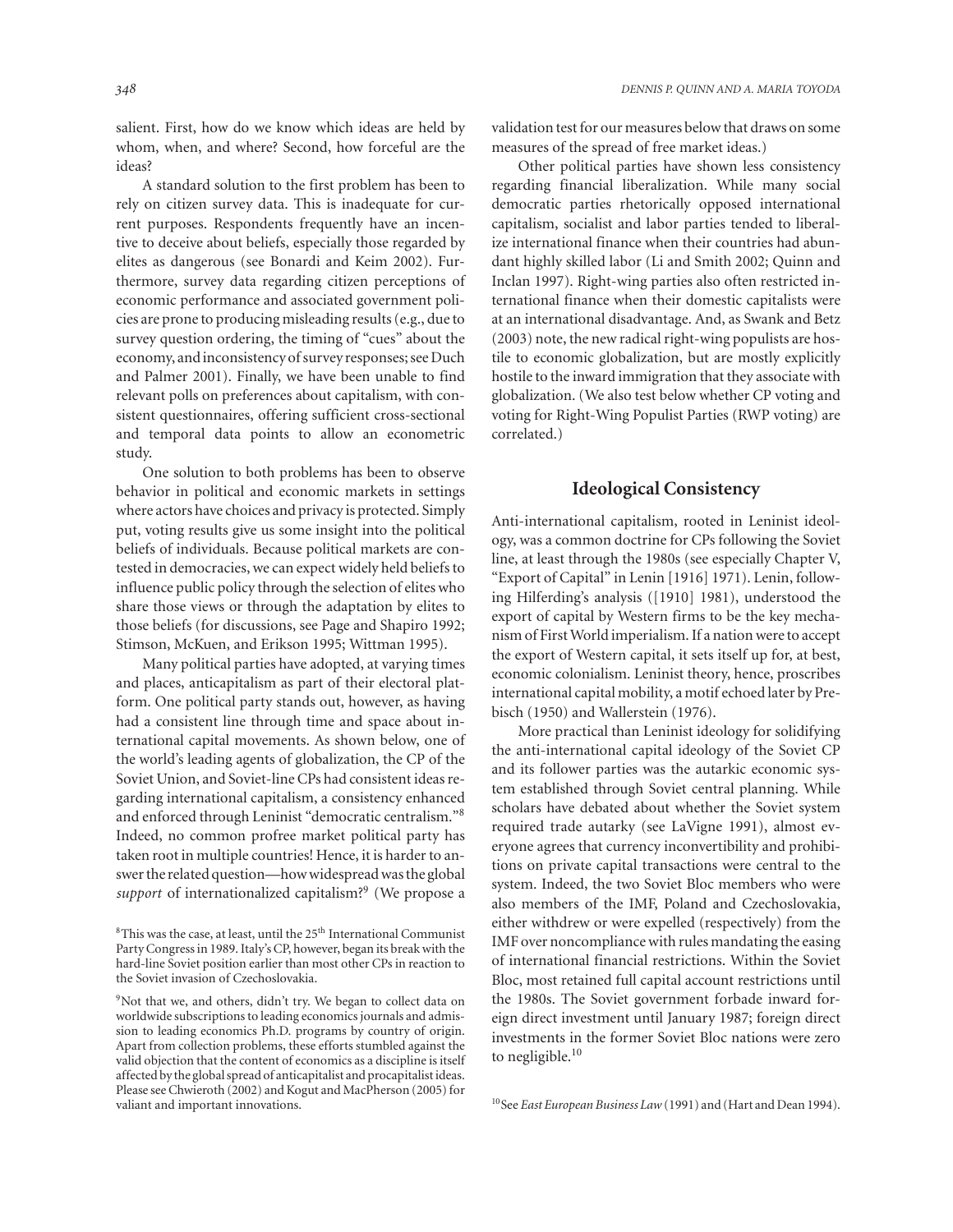The former Soviet Bloc nations liberalized finance in the 1990s. Russia began liberalization in 1990 and had substantially liberalized by 1994 (EBRD 1994). None of these developments reflected an ideological change of heart by the Russian CP, however. Many Western European CPs edged away from the Soviet line, with major breaks occurring in the late 1980s into the 1990s. Even so, as of 1993, all CPs continued to rank on the extreme to far left of the Huber and Inglehart (1995) party space location continuum.<sup>11</sup>

Therefore, to measure global anticapitalist ideology, we use the percentage of the votes across countries garnered by CPs (hereafter "CP votes"). We include data only from countries where all parties, including the CP (or a renamed subsidiary) have been free to compete in secret balloting from 1949 to 1952 through 1999.<sup>12</sup> There are 23 such countries in the data set. $^{13}$ 

For the 23 countries with home CPs, we expect that their governments will be responsive to changes in *Home CP* vote shares. For those countries, we seek to identify separately the influences of change in global ideology and change in domestic support for anticapitalist policies.

#### **Measuring Procapitalist Ideology**

As noted above, it is harder to compile valid measures of procapitalist ideology. Using available data on party

<sup>11</sup>Their left-to-right scale ranged from 1 (extreme left) to 10 (extreme right). The 16 CPs on the 1993 list had a mean ideological spatial position of 2.19. The Ukrainian CP was the most "rightward" CP, at 3.67, and the CP of France was at the mean. The CP of Brazil was the most left-leaning at 1.33.

<sup>12</sup>The data are provided in an appendix available from Dennis Quinn. Let us note some data problems. (1) The German CP was banned for 10 years in the late 1950s and early 1960s. Germany's data are excluded, therefore. (2) CPs frequently joined in alliance with other parties. Where, as in the case of Finland in 1991 and 1995, the CP is the dominant partner (of the Left-Wing Alliance), the Left-Wing Alliance's total votes are entered as CP votes. Italy in 1948 and Denmark (Unity List) are treated that way. In other cases, such as Sri Lanka where the CP is a junior partner in the People's Alliance, the CP vote total is entered as zero. The CP of Netherlands (Green Left) is treated this way. (3) CPs frequently fissure. Where the resulting parties describe themselves as loyal to Marxist-Leninist theory, the vote totals are summed. This is the case for India, where theCP of India (pro-Soviet) and theCP-Marxist (pro-Chinese) split in 1964. In Israel, Maki and Rakah are summed. Hadash is treated as the successor party. (4) A few CPs, notably the Vansterpartiet in Sweden and Italy's CP, which was the largest and most successful one in Western Europe, have gradually broken with Leninism (see their history at http: //www.vansterpartiet.se/ and http: //www. fact-index.com/i/it/italian communist party.html). For the purposes of this article, they are treated as being a CP.

<sup>13</sup>These are Austria, Belgium, Denmark, Finland, France, Iceland, Ireland, Italy, Luxembourg, Malta, the Netherlands, Norway, Sweden, Switzerland, United Kingdom, Australia, New Zealand, Canada, the United States, Israel, India, Japan, and Sri Lanka.

manifestos, however, we validate our results regarding our central measure of anticapitalism. The authors of the Comparative Manifesto Project (CMP) provide content analyses of the party election platforms of more than 150 parties in 20 countries for 56 wide-ranging policy issues (see Budge 1992; Kim and Fording 2003; Volkens 1995). The data from the project begin in a few cases in the 1920s and end as late as 1988. A relatively complete set of data is available from 1945 to the early 1980s.

The CMP authors did not code party platforms on the issue of capital account liberalization. They did include, however, a related survey category on economic affairs, which is "Item 401." Item 401 assesses a party's statement of support for economic liberty, free enterprise, and free trade.<sup>14</sup> (It states: "Favorable mentions of free enterprise capitalism, superiority of individual enterprise over state and control systems, favorable mentions of private property rights, personal enterprise and initiative, need for unhampered individual enterprises.")

We use the CMP Item 401 data to construct a domestic and worldwide "procapitalism" indicator (*Free enterprise*). If a party manifesto contains a standardized score of at least "1" in thefavorablemention of economic liberty and free markets, we sum its vote share with those of other parties with mentions of economic liberty. Joining vote share data to the CMP data allows us to develop a global measure of the support of procapitalist parties. The data for 17 countries from 1945/60 to 1981 are available.<sup>15</sup>

#### **Assumptions and Limitations**

Our analysis contains assumptions that need to be tested, and some limitations that we need to control for, in the investigative design. Our three key assumptions are (1) CPs worldwide are similar in their opposition to international capitalism, but different compared to other types of political parties; (2) voting for CPs is "preference revealing" in that changes in CP vote totals tell us about changing voter preferences in general; and (3) global economic processes do not drive both support for communist parties worldwide and the domestic capital account policies of countries. We assess these assumptions in the results section.

A key limitation of the research design is that the voting systems of countries vary widely, so that voting for

<sup>&</sup>lt;sup>14</sup>The project coders count favorable mentions (called "quasisentences") of free trade in party manifestos and other sources. These scores are standardized by dividing by the length of the document. Zero represents no positive mention of economic liberty and free enterprise.

<sup>15</sup>These are Austria, Australia, Belgium, Canada, Denmark, France, Germany, Ireland, Israel, Italy, Japan, New Zealand, the Netherlands, Norway, Sweden, the United Kingdom, and the United States.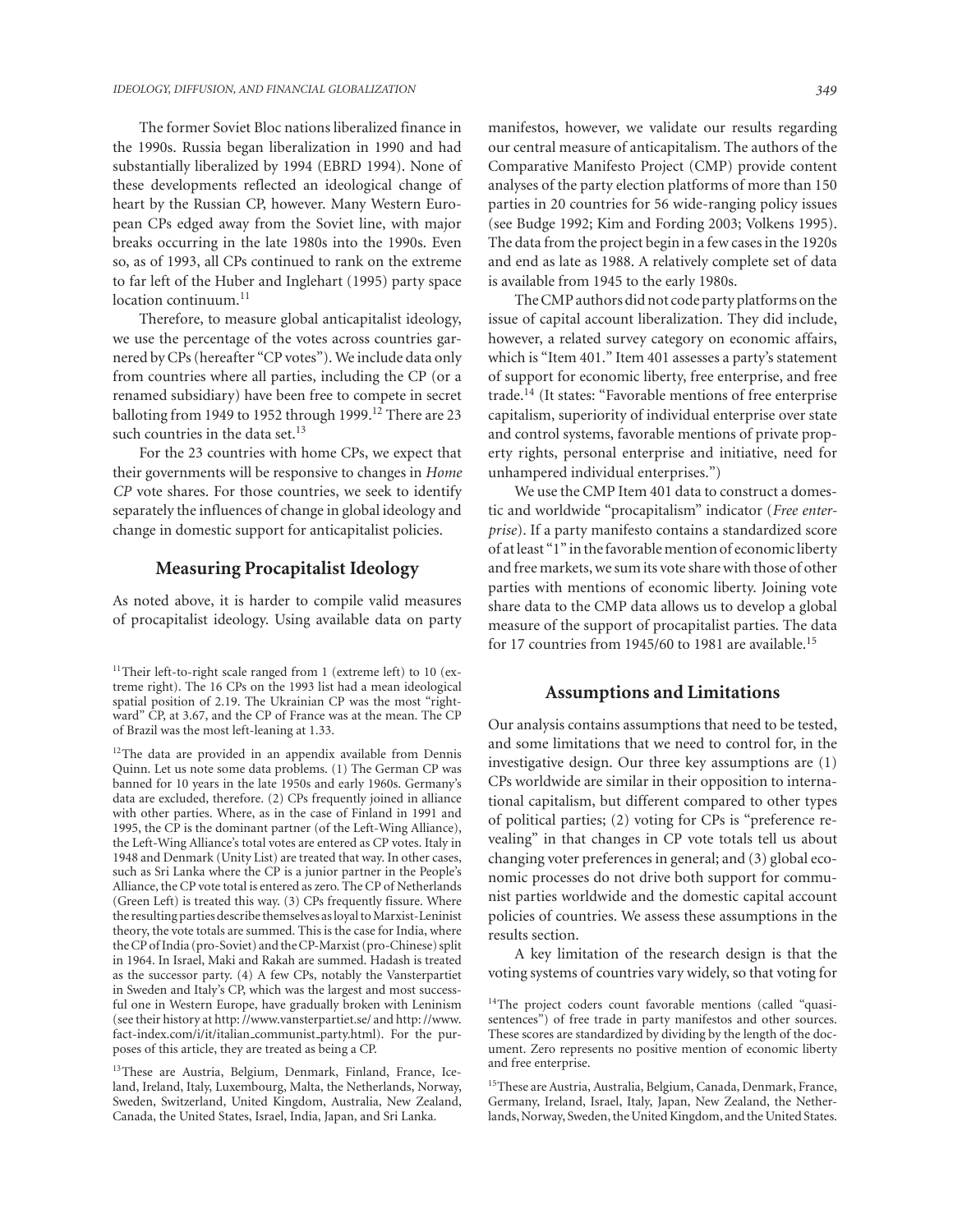a CP in one context might take on very different meaning from another. To offset that limitation, we rely on change indicators of CP voting.We will also estimate fixed-effects models, which will control in the statistical investigation in part for national differences in voting systems.

### **Models and Methods**

Our general empirical strategy was outlined in Dobbin, Garrett, and Simmons (2003, 14). They proposed

$$
LIB_{it} = \beta_1 \sum X_{i,t-1} + \beta_2 \sum X_{i,t-1} + \beta_3 \sum LIB_{j,t-1} + \mu
$$
 (1)

where the three determinants of country i's policy choice of capital account liberalization are domestic conditions -<sup>1</sup> at*t*−1; external shocks-<sup>2</sup> at*t*−1, and the liberalization of policies of j other countries  $\beta_3$  (trade liberalization, democratization, tax restructuring, etc.) at *t*−1.

We adapt their model by distinguishing between domestic economic and domestic political conditions ( $\beta_1$ (economic) at  $s - 1 + \beta_2$  (political, electoral, and previous levels of policy) at  $s - 1$ ) in a five-year average panel (s). We explicitly model changes in global ideology ( $\beta_4$ at  $s - 1$ ). We also hypothesize that either liberal or illiberal policies can diffuse: change in policy is the dependent variable, and we allow for either liberalization or closure policies by other countries ( $\beta_3$  at s – 1). See equation 2:

$$
\Delta Policy_{i,s} = \beta_1 \sum Economic_{i,s-1} + \beta_2 \sum Political_{i,s-1} + \beta_3 \sum Policy_{j,s-1} + \beta_4 \sum WorldView_{j,s-1} + \mu
$$

The prospect that international finance might be liberalized could induce economic and political actors to alter their current behavior. Hence, we also estimate a model with contemporaneous, endogenous right-hand side (using a system-Generalized Method of Moments see below). See equation 3:

$$
\Delta Policy_{i,s} = \beta_1 \sum Economic_{i,s} + \beta_2 \sum Political_{i,s} + \beta_3 \sum Policy_{j,s} + \beta_4 \sum WorldView_{j,s} + \mu
$$

#### **Models**

The base model seeks to explain change in a government's capital account policies from one period to another. The model incorporates domestic and international political economic variables and ideology measures. We develop a second model that introduces other diffusion mechanism

variables. We continue with robustness checks to account for the collapse of the Soviet Bloc (by omitting data from the 1990s).

We use five-year nonoverlapping panel data starting at 1955–59 and continuing to 1995–99. We employ the notation,  $i = 1, 2, \ldots, 82$ , and the index *s*, representing five-year intervals. This means, e.g., that  $\Delta CAPTIAL_{i,s}$ for the  $s = 1985-89$  period is examined using data from the *s*−1 = 1980–84. Five-year panels are employed both for econometric reasons (discussed below), and in recognition of the uncertainty of the timing of the effects of economic and political variables on a government's regulatory decisions. (For comparison purposes, we also report the results of OLS models estimated using annual data.)

Our dependent variable is  $\triangle$  *CAPITAL*. The key independent variables are the indicators of global ideology and policy diffusion: changes in World CP vote totals and changes in Home CP vote totals. We are also interested in the state-centered diffusion variables: the degree of financial openness of theworld'sleading economies, a country's balance of payments position, changes in policy within a region, EU accession, the capital account policies of a nation's competitors, participation in an IMF program, and a measure of the economic results of prior liberalization experiences (see the data appendix).

Changes in global ideology are more relevant in this investigation since we hypothesize that they influence government officials. Moreover, because variables measured in levels are frequently collinear with other political economy processes, change indicators have more desirable estimation properties.<sup>16</sup>

Other independent variables in the investigation are either levels or changes for a country's domestic political economic variables.<sup>17</sup> We employ country fixed effects.<sup>18</sup>

<sup>18</sup>The Hausman test for fixed versus random effects strongly rejected the random effects models. The sample analyzed is, in any event, the full sample of all the data that are available. The fixed effects represent hard-to-measure differences in political economic structures across countries.

<sup>&</sup>lt;sup>16</sup>One way of measuring the collinearity among variables is to examine a variable's Variance Inflation Factor (VIF) in a multivariate regression. The VIF for CP vote totals in levels on other variables in the models reported below is 47.2, whereas the VIF for CP vote in changes is 3.09.

<sup>&</sup>lt;sup>17</sup>We use an error correction representation for the economic variables to allow for short-term versus longer-term economic effects: a wealthy nation, e.g., might have a long-run tendency toward financial openness, but a short-term growth shock might have an independent, contrary effect in the same country. Trade and Investment are treated similarly with levels and changes. Unit roots tests (Augmented Dickey-Fuller and Phillips-Perron, available from the authors) reject the null hypotheses of a unit root in these (logged) economic data.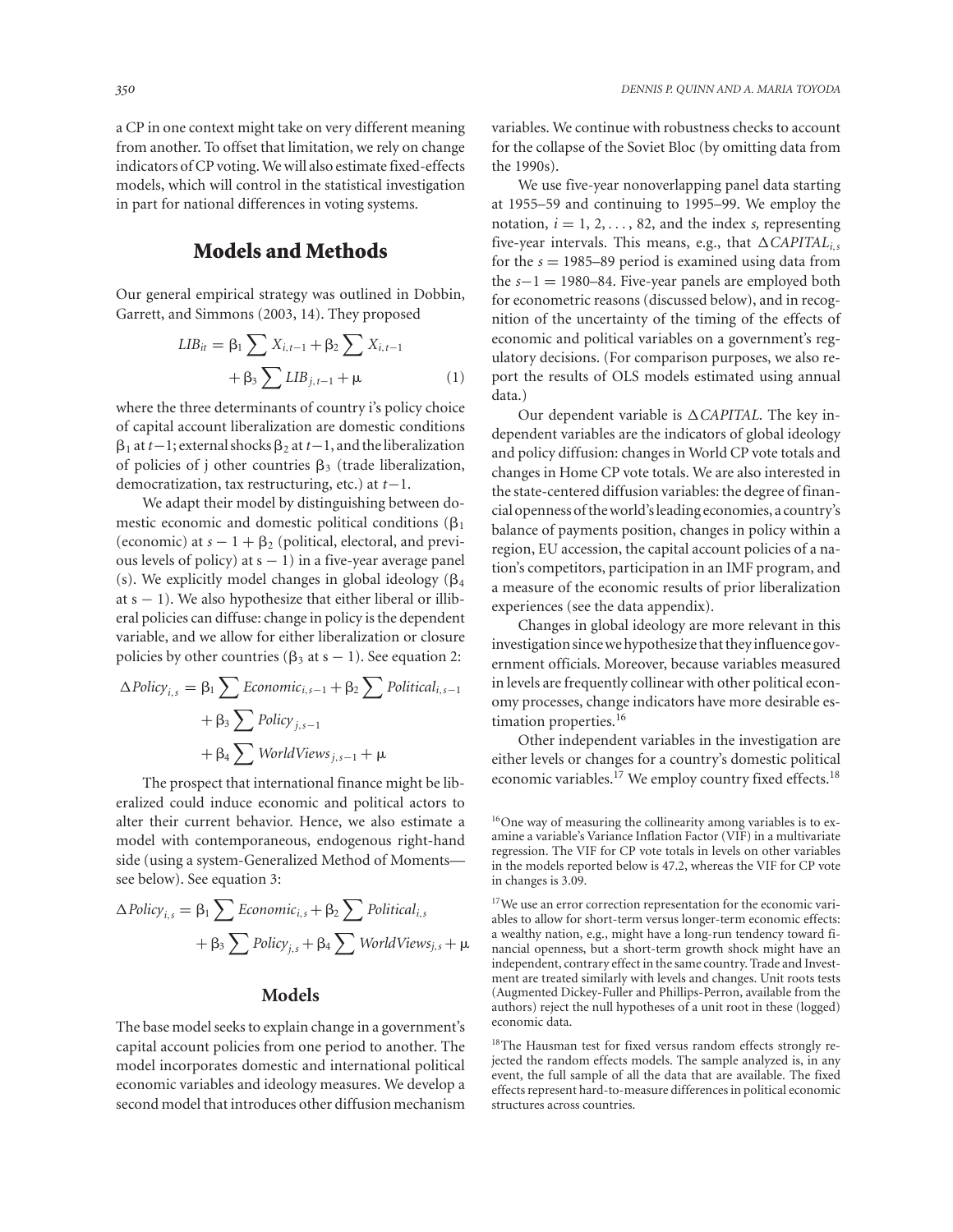The subscript *s* denotes a five-year time period such that, e.g., dependent variable data for the 1995–99 period are examined using independent variables measured in 1990– 94. We enter a time trend to control for the possibility of a secular temporal process in financial liberalization.

The base model (equation 4) is as follows:

-*CAPITALi*,*<sup>s</sup>*

 $=$   $B_0 + B_1(Capital_{i,s-1}) + B_2(Growth_{i,s-1})$ 

 $+ \beta_3(\text{LogIncome}_{i,s-1}) + \beta_4(\Delta \text{Investment}_{i,s-1})$ 

 $+ \beta_5$ (LogInvestment<sub>i,s−1</sub>)  $+ \beta_6$ (Population Growth<sub>is-1</sub>)

+ *ß*7(-Trade Openness*i*,*s*−1) <sup>+</sup> *ß*8(LogTrade Openness*i*,*s*−1)

 $+ \beta_9(\text{RevolutionsCoups}_{i, s-1}) + \beta_{10}(\text{Demoracy}_{i, s-1})$ 

- $+$  β<sub>11</sub>(∆WorldCPVote5<sub>Σj,s−1</sub>)  $+$  β<sub>12</sub>(∆HomeCPVote5<sub>*i*,s−1</sub>)</sup>
- $+ \beta_{13}$ (Time Trend) +  $\beta_{14,15}$ ...

×(Country Dummy Variables) + ε*i*,*<sup>s</sup>*

 $i = 1, 2, \ldots, 82; s = 1955-59, \ldots, 1995-9.$ 

We also estimate models where the party-manifesto freeenterprise measures,<sup>19</sup> <sup>ß</sup>11(WorldFreeEcon*5j*,*s*−1) <sup>+</sup> *ß*12(HomeFreeEcon*5i*,*s*−1), replace the CP Vote measures.<sup>20</sup> To the base model, we add measures of variables meant to capture diffusion processes described in DGS 2003:

 $\beta_{14}$ (FiveCap5<sub>*s*−1</sub>) +  $\beta_{15}$ (EUMembership<sub>*i*, *s*−1</sub>)

+ *<sup>ß</sup>*16(Regional Capital Policies*j*,*s*−1)

+ *<sup>ß</sup>*17(Competitor Capital Policies*j*,*s*−1)

+ *<sup>ß</sup>*18(Balance of Payments*i*,*s*−1)

```
+ ß19(Capital Account Liberalization ∗ Economic
```
Growth for Regional Neighbors*j*,*s*−1)

+ *<sup>ß</sup>*20(IMF Program*i*,*s*−1)

#### **Regression Methods**

We begin by estimating fixed-effects OLS models using panel-corrected standard errors. None of the independent variables in equation 4 is contemporaneous with the dependent variable.

The OLS estimations are potentially plagued by several methodological problems, including multicollinearity (discussed below), serial correlation, $21$  and possible endogeneity in the relationships between capital account liberalization and severalindependent variables. Five-year lags in independent variables attenuate the possible endogeneity bias.

To further address endogeneity concerns, we use the Generalized Method of Moments system estimator (GMM-SYS) proposed in Arellano and Bover (1995) and Blundell and Bond (1998).<sup>22</sup> (See Eichengreen and Leblang 2003 for an application.) The base GMM-SYS model (equation 5) is as follows:

-*CAPITALi*,*<sup>s</sup>*

$$
= \mathcal{B}_0 + \mathcal{B}_1 \Delta \text{Capital}_{i,s-1} [\mathcal{B}_1 \Delta \text{Capital}_{i,s-2}]
$$

 $+$   $\beta_2(\Delta \text{Growth}_{i,s}) + \beta_3 \Delta (\text{Income}_{i,s})$ 

 $+ \beta_4(\Delta \text{Investment}_{i,s}) + \beta_6(\Delta \text{Population Growth}_{i,s})$ 

 $+ \beta_7(\Delta \text{Trace Openness}_{i,s}) + \beta_9(\Delta \text{Revolutions} \text{Coups}_{i,s})$ 

 $+ \beta_{10}(\Delta$ Democracy<sub>*i*,*s*</sub>) + B<sub>12</sub>( $\Delta$ Global CPVote<sub> $\Sigma$ *j*,*s*</sub>)

 $+ B_{12}(\Delta \text{Home Country CPVote}_{i,s}) + \beta_{13}(\text{Time trend})$ 

 $+ \varepsilon_{i,s}$  i = 1, 2, ..., 82; s = 1955-59, ..., 1995-9.

The GMM-SYS model employed here explicitly treats the independent variables as endogenous and uses internal instruments and fixed effects to account for these endogenous relationships.23 The GMM-SYS estimation combines transformed and level equations. The instruments for the transformed equation are lags two through five of the right-hand side variables. The instruments for the levels equations are lag one of the right-hand side variables and the country fixed effects. In order to achieve uncorrelated residuals, we enter either*s*−1 or s−2 of *Capital* in the GMM system estimation; achieving uncorrelated residuals drives the lag choices.24

As with the OLS models, we also estimate GMM-SYS models with the free enterprise manifesto party measures- $B_{12}(\Delta \text{FreeEcon5}_{\sum j,s-1}) + \beta_{13}(\Delta \text{FreeEcon5}_{i,s-1}),$  as well

<sup>&</sup>lt;sup>19</sup>This variable is not expressed in changes because its construction contains information about the changing platform content of parties. The variable contains little information overlap with other independent variables.

<sup>&</sup>lt;sup>20</sup>The panel correlation between  $\triangle$ CPVote5 and FreeEcon5 is −.66.

 $21$ We assess serial correlation in the OLS models by computing the residuals of a model, and running a model with the lagged residuals on the residuals.

<sup>22</sup>All GMM-SYSTEM dynamic panel modeling is done using *PC-Give 10*.

<sup>23</sup>Lags of *CAPITAL* are explicitly modeled, and for this variable, for the levels equation, the GMM levels lags are set to two, and, for the transformed equation, the GMM lags are 3 ... 5.

<sup>24</sup>No serial correlation is indicated in GMM-SYS models when the Arellano-Bond test for second-order serial correlation is not significant, and the AR1 test shows evidence of significant negative serial correlation in the differenced residuals. For a discussion, see Doornik and Hendry (2001, 69).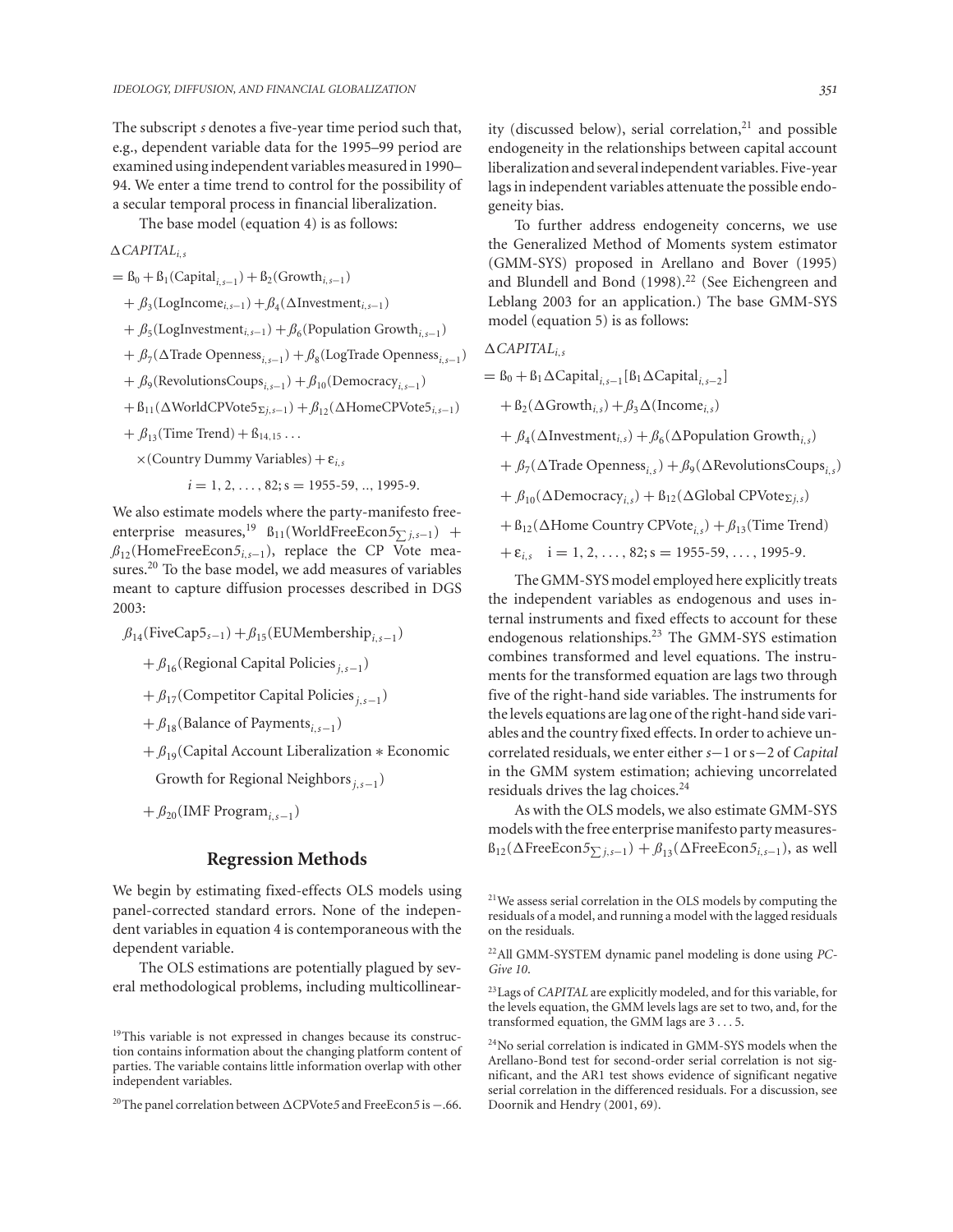| Summary                    | <b>Types of Parties</b> | <b>Sum of Mentions</b> |           | <b>Average Mentions</b> | Variance |
|----------------------------|-------------------------|------------------------|-----------|-------------------------|----------|
| Denmark                    | 4                       | 8.770277               |           | 2.192569                | 6.154963 |
| France                     | 4                       | 5.424834               |           | 1.356209                | 2.427759 |
| Israel                     | 4                       | 2.141722               |           | 0.53543                 | 0.269268 |
| Italy                      | 4                       | 5.525975               |           | 1.381494                | 1.641198 |
| Japan                      | 4                       | 0.313043               |           | 0.078261                | 0.024499 |
| Norway                     | 4                       | 15.35487               |           | 3.838718                | 41.65522 |
| Sweden                     | 4                       | 18.28731               |           | 4.571828                | 39.98022 |
| CP401                      | 7                       | 0.425424               |           | 0.060775                | 0.017612 |
| Left401                    | 7                       | 1.649063               |           | 0.23558                 | 0.026661 |
| Center <sub>401</sub>      | 7                       | 16.40776               |           | 2.343966                | 2.83335  |
| Right401                   | 7                       | 37.33578               |           | 5.333684                | 33.18738 |
| <b>ANOVA</b>               |                         |                        |           |                         |          |
| <b>Source of Variation</b> | SS                      | Df                     | <b>MS</b> | F                       | P-value  |
| Countries                  | 66.66812                | 6                      | 11.11135  | 1.335839                | 0.292361 |
| Types of Parties           | 126.7375                | 3                      | 42.24584  | 5.078917                | 0.0101   |
| Error                      | 149.7219                | 18                     | 8.317883  |                         |          |
| Total                      | 343.1275                | 27                     |           |                         |          |

**TABLE 1A National Differences or Ideological Differences in Free Trade Positions?**

as models with various diffusion variables entered:  $\beta_{14}(\Delta \text{FiveCap5}_s) + \beta_{15}(\Delta \text{EU Membership}_{i,s}) +$  $\beta_{16}(\Delta$ Regional Capital Policies<sub>j,*s*</sub>) +  $\beta_{17}(\Delta$ Competitor Capital Policies<sub>j,*s*</sub>) +  $\beta_{18}$ ( $\Delta$ Balance of Payments<sub>*i,s*</sub>) + *β*<sub>19</sub>(∆Capital Account Liberalization ∗ Economic Growth for Regional Neighbors<sub>*j*,*s*</sub>) +  $\beta_{20}$ (IMF Program<sub>*i*,*s*</sub>). These variables are also treated as endogenous to the system, which allows for important (spatial) cross-national correlations to be accounted for in the analysis (see Franzese and Hays 2007; Jahn 2006). For the transformed equation, the instruments are lags two through five of the endogenous variables, and for the levels equation, lag one of the endogenous variables. Each methodological approach has strengths and weaknesses.<sup>25</sup> We have greatest confidence in results found in both the OLS and GMM-SYS models.

#### **Results**

We assess two of the starting assumptions of our project: that CPs were ideologically homogenous regarding economic liberty and international economic affairs among themselves, but different when compared with other types of parties; and that voting for CPs provides information

about the preferences of electorates as a whole. Regarding ideological homogeneity, on Item 401, party manifesto codings are available for eight CPs.<sup>26</sup> To assess the degree of ideological homogeneity on international economic issues, we match the manifesto data for these eight CPs to those for left, right, and center parties in the same countries over the same periods.<sup>27</sup> We ask whether the average number of favorable mentions of economic liberty differs by type of party or by country or both.

Table 1A assigns parties into Communist, left, right, and center groupings.<sup>28</sup> Seven countries have left, right, center, and Communist parties with data for Item 401. The analysis of variance rejects cross-national variation as a source of variability in the data. In contrast, type of party is highly statistically significant, which

<sup>25</sup>In the presence of various forms of endogeneity, OLS coefficient estimates are potentially biased, as Franzese and Hays (2007) point out. It is not evident, however, what valid instrument to use for changes in global public opinion.

<sup>&</sup>lt;sup>26</sup>These are Denmark, France, Israel, Italy, Japan, Luxembourg, Norway, and Sweden.

 $27$ We used Huber and Inglehart's (1995) ideological rankings to group parties into left, right, and center groupings and supplemented their analysis with data from Swank's party grouping data set, described below.

<sup>&</sup>lt;sup>28</sup>The assignment of ideological grouping is primarily taken from Swank's "Codebook for 21-Nation Pooled Time-Series Data Set" accessed at http: //www.marquette.edu/polisci/Swank.htm, which is based on Castles and Mair (1984). Israel's parties are assigned according to data found in Krayem n.d., and http: //www.countrydata.com/cgi-bin/query/r-6788.html, in Appendix B. Luxembourg had no "right" party, and is not included in the first part of the analysis.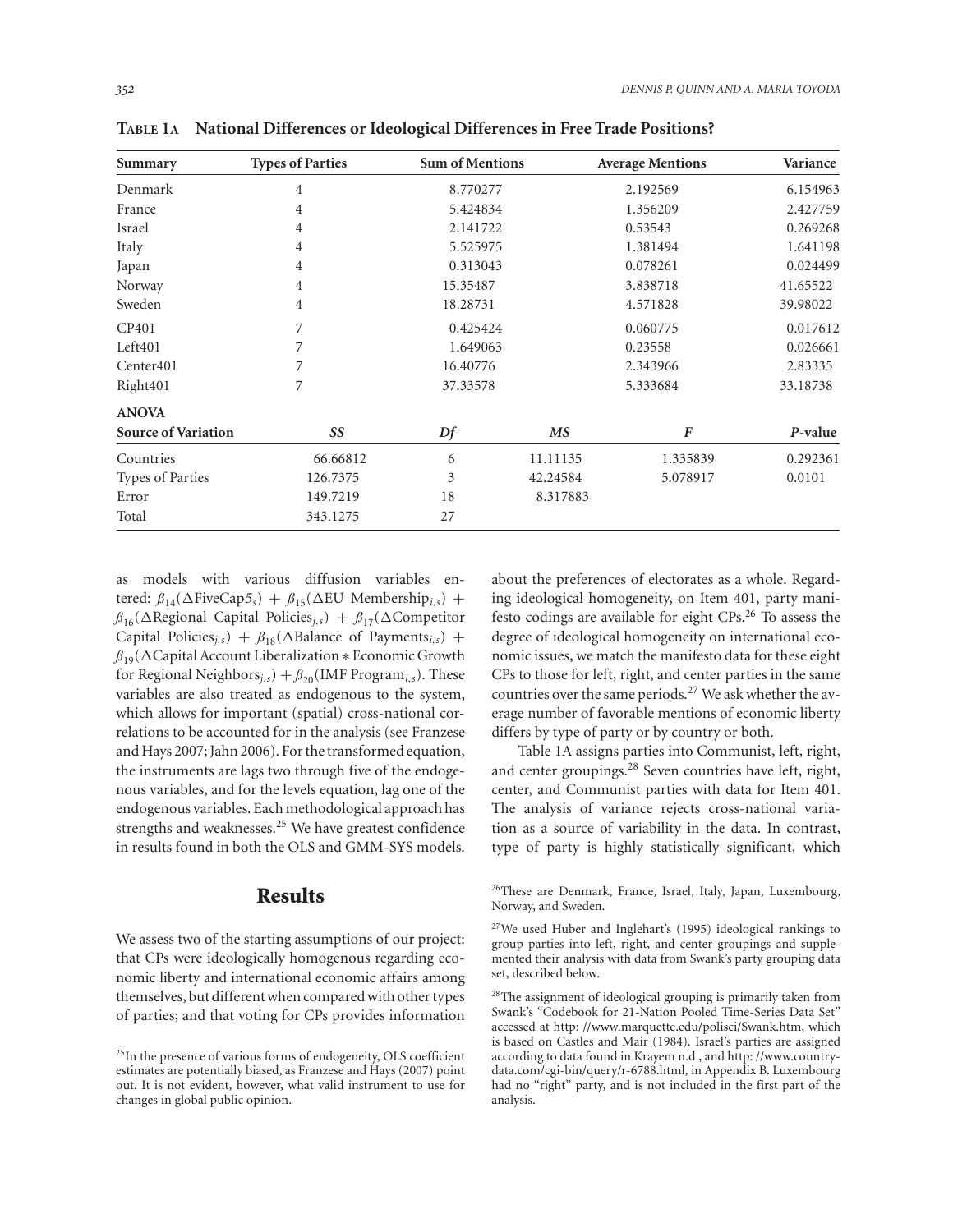**TABLE 1B F-Test of the Hypothesis That Means from Two or More Samples Are Equal. (Mean Positive Mentions of Free Trade in Party Manifestos; CPs Compared to Other National Parties by Ideology Type)**

|                                      | F      | $P-value$  |
|--------------------------------------|--------|------------|
| Communist Parties vs. Left Parties   | 6.841  | $0.02**$   |
| Communist Parties vs. Center Parties | 16.174 | $0.001***$ |
| Communist Parties vs. Right Parties  | 6.755  | $0.02**$   |
| Left Parties vs. Center Parties      | 13.479 | $0.003***$ |
| Center Parties vs. Right Parties     | 2.068  | 0.174      |
| Right Parties vs. Left Parties       | 6.275  | $0.026**$  |

*Note:* ∗∗∗p < .01; ∗∗p < .05.

implies that the main differences within the party manifesto data on Item 401 are partisan and ideological, not national.

In Table 1B, we undertake pairwise analyses of variance to assess whether CPs in eight countries differed in terms of support of Item 401 from left, right, and center parties. The analysis strongly supports the claim that the CPs show great ideological homogeneity in opposition to economic liberty, free enterprise, and free trade during the period of data availability and that they systematically differed from other types of parties, including other left-wing parties.<sup>29</sup>

We next assess a second key assumption, which is that CP vote totals are useful in revealing shifts in public opinion preferences either for or against economic liberalism. We examine the contemporaneous within-country correlation of votes for CPs compared to votes for parties supporting Item 401 within those countries where both sets of data are available.<sup>30</sup> If we observe a negative, statistically significant correlation between CP votes and votes for liberalizing parties, we propose that CP voting reflects changesin policy preferencesfor the political spectrum. If, in contrast, we observe a positive, statistically significant correlation, increases in both CP voting and voting for parties supporting international economic liberalization might instead reflect a political polarization. The Pearson's r between the two series is −.21, which is statistically beyond the .05 level using a two-tailed test.

A related question regarding political polarization is whether CP voting and voting for Right-Wing Populist Parties (RWP voting) are positively correlated. A statistically significant positive correlation coefficient between the series would suggest that CP voting was capturing a political polarization effect. Using data taken from Swank and Betz (2003) and Swank (n.d.) and matching them to our sample, we find the within-country correlation between CP voting and RWP voting to be negative (−.11), but not close to conventional levels of statistical significance.

These results, combined with the above result on CP ideological homogeneity versus other parties, suggest that changes in CP voting provide information about changing voter preferences regarding international capitalism. CP voting, furthermore, is not driven by political polarization.

Second, Figure 1 shows worldwide means, 1948 to 1999, for capital account openness as measured by *CAPITAL*, and compares them to CP Voting and Item 401 voting. The late 1940s through 1960 was a period of liberalization, with some of the largest postwar increases in the annual global mean occurring in the early to mid-1950s. A retreat from international financial openness characterized the 1960s through 1980s. The early 1980s are associated with the lowest global mean values of *CAPITAL* since 1951. In the 1960s through the early 1980s, it was financial *closure,* not openness, that diffused worldwide. The mid-1980s through the 1990s are widely and accurately described as a period of liberalization. Not since 1929 and 1930 had the world been so open to international capital transactions as it was in the late 1990s. CP Voting, as visually examined in Figure 1, appears to move in opposite directions to capital account openness. Regression analyses, however, are necessary to establish the relationship.

#### **Regression Results**

Our main interest is estimating the effects of diffusion and global ideology variables on capital account liberalization. In Table 2, we present three fixed-effects models: one for the full sample of 82 nations (2.1), another for the 61 nations without CPs that continuously competed in elections ("no Home CPs"; 2.2), and a third for 21 nations with continuous home CPs ("Home CPs"; 2.3). Models 2.1 and 2.2 show broadly consistent signs and levels of statistical significance for the coefficients, but model 2.3, which looks only at the home CP sample, shows some differences in parameter estimates in economic variables.

<sup>&</sup>lt;sup>29</sup>Left and center parties differed from each other at a statistically significant level, with center parties showing greater support for free enterprise. Center and right of center parties, however, did not differ at statistically significant levels.

<sup>30</sup>These countries are Australia, Austria, Belgium, Canada, Denmark, France, Ireland, Israel, Italy, Japan, the Netherlands, New Zealand, Norway, Sweden, the United Kingdom, and the United States. The panels are the five-year averages used in this investigation, the correlations are for within country, the series are from 1945 (or earliest available) to 1979, and  $n = 108$ .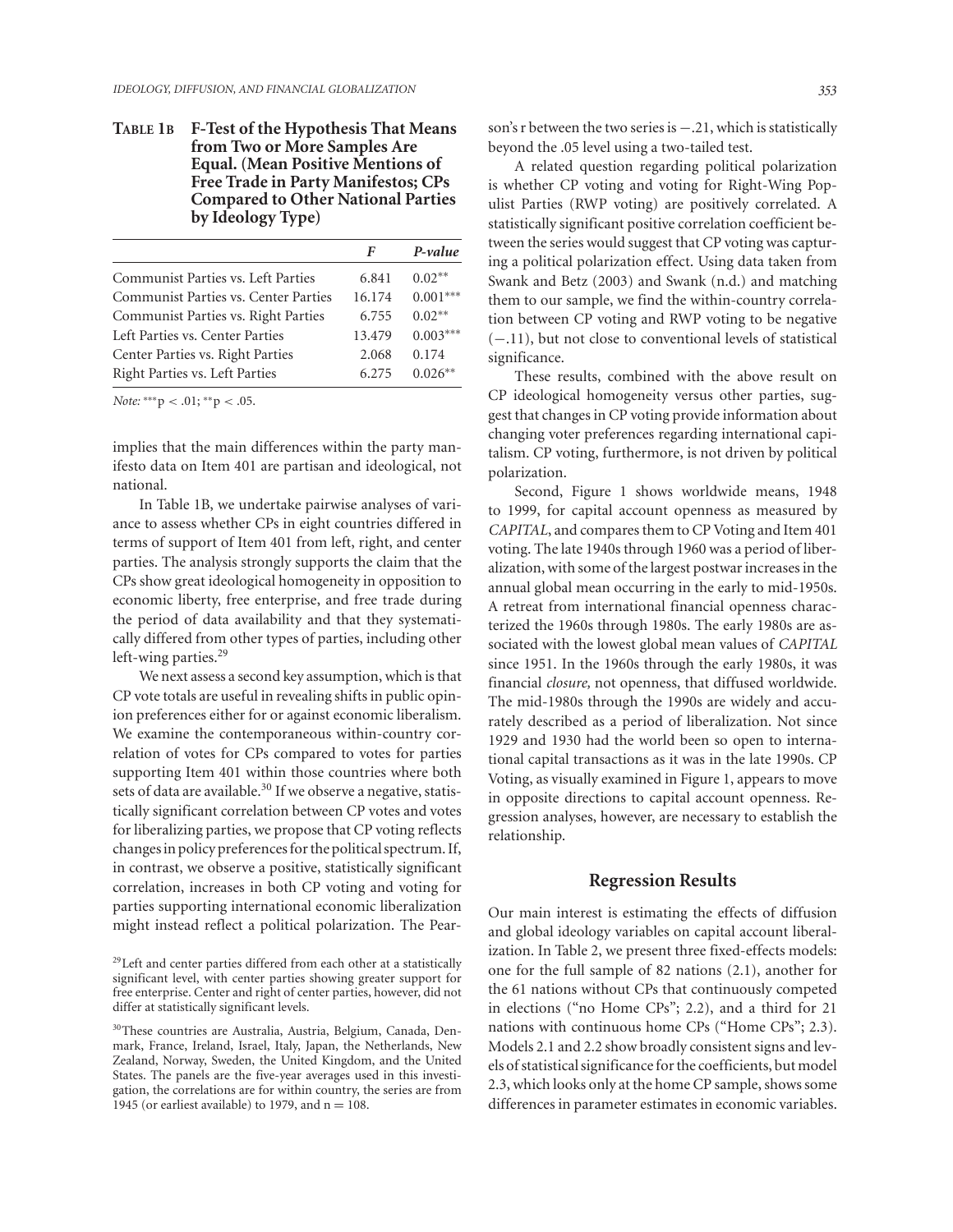

**FIGURE 1 Measures of Global Ideology and Global Capital Account Openness**

Our key variable, however, is the coefficient for change in the vote share of CPs worldwide, and each is negatively and statistically significantly associated with capital account liberalization in all three models. The coefficients for change in home-country CP are also negative and statistically significant in the relevant models. The interaction term for the effects of World CP votes in countries with a home CP has a positive and statistically significant coefficient, which indicates that the slope estimates differ. World CP vote share has a negative and statistically significant effect in countries with a home CP, but the estimated coefficient is a third to half the size of the coefficients in the other model. The democracy variable, consistent with previous findings, has a statistically significant positive coefficient in two models. (We treat the other domestic economic and political variables as control variables and limit our discussion of these variables.) For comparison purposes, we reestimate models 2.1, 2.2, and 2.3 with annual data where the independent variables are lagged one year and found very similar results (see Appendix Table A1). $31$ 

In Table 3, we reexamine the models 1, 2, and 3 from Table 2 using system-GMM estimation methods. We report one-step-GMM-system with robust standard errors and fixed effects. The diagnostic statistics are good. The disturbances show no sign of serial correlation, and the Sargan test fails to reject the null hypothesis of the validity of the instruments. The joint Wald-test and  $\mathbb{R}^2$  indicate that the model explains much of the variance in capital account liberalization.

The results once again show that World CP vote has a negative and statistically significant coefficient in all three models. The coefficient estimates are substantially smaller and the standard errors are somewhat larger compared to the OLS estimates (as expected for GMM-system estimations). The estimated effects of Home country CP vote share continue to be negative and statistically significant. This confirms again that governments in democratic societies respond directly to voter preferences as measured by Home CP.

As a necessary test of our third assumption—global economic processes do not independently influence both support worldwide for CP vote shares and government capital control policies—we reestimate models 2.1, 2.2, 2.3, 3.1, 3.2, and 3.3 by adding two global economic processes variables: global economic growth and global inflation.<sup>32</sup> (Please see the data appendix for details.) The correlation of these two variables is negative and statistically significant (−.8), as expected. Global growth and Global inflation are, however, essentially uncorrelated with global Communist Party vote totals (.01 and .05, respectively). In none of the models do the estimated coefficients of global growth approach statistical

<sup>&</sup>lt;sup>31</sup>We also estimate a model where the dependent variable is annual change in the global mean of *CAPITAL*, and the regressors are the global values of most of the variables used in Appendix Table A1. Despite few degrees of freedom, the adjusted  $R^2$  of the regression is 36.7%, and change in world CP vote has a statistically significant t-stat of −1.756. Results available on request.

 $32$ The results are not reported here to save space, but are available from the authors.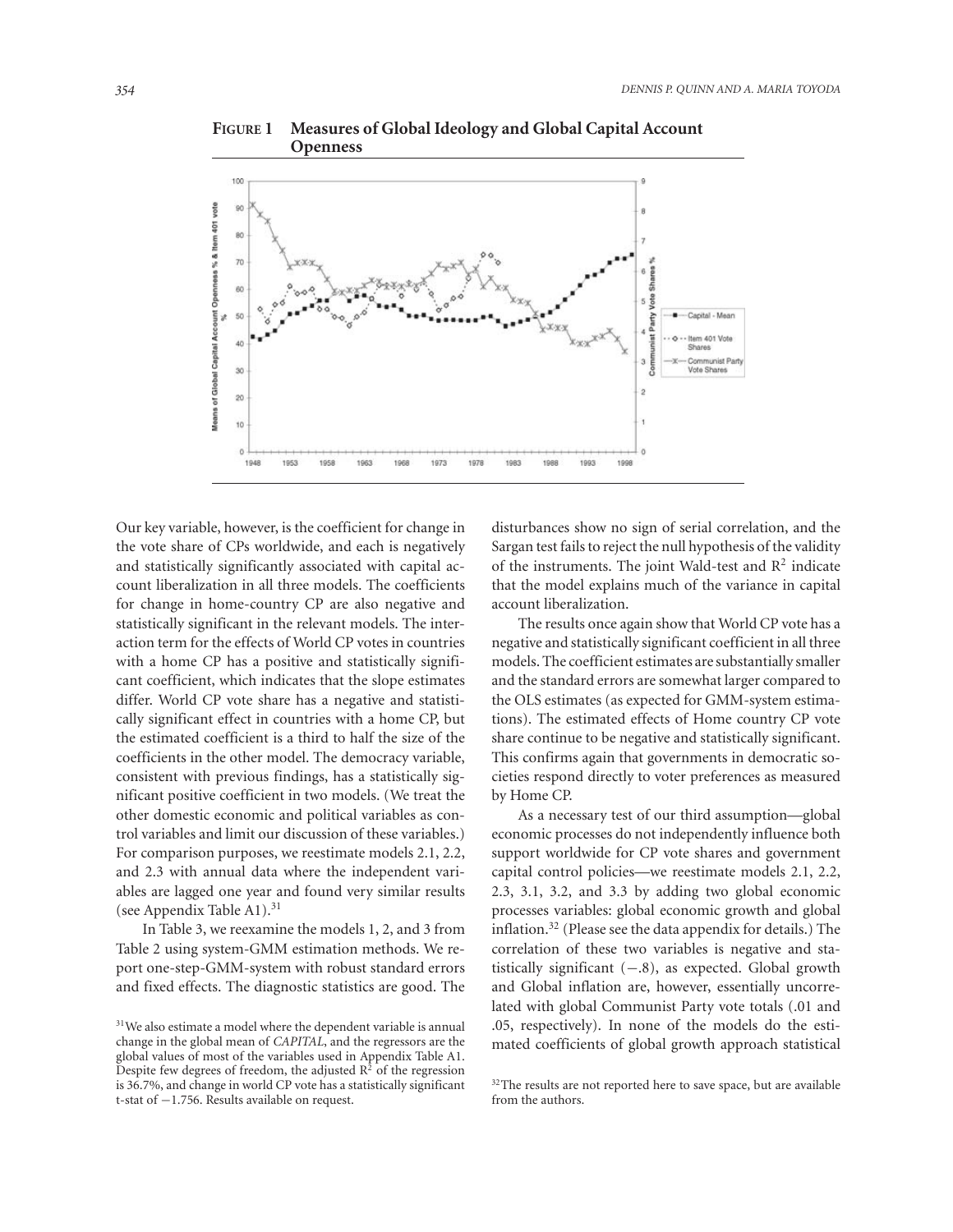|                                               | A. Communist Party Votes, 1955-99             |                                       |                                      | B. Full Model, 1955-99      |                                       |                                      |
|-----------------------------------------------|-----------------------------------------------|---------------------------------------|--------------------------------------|-----------------------------|---------------------------------------|--------------------------------------|
| Variable                                      | Model 2.1<br><b>Full Sample</b><br>82 Nations | Model 2.2<br>61 Nations<br>with No CP | Model 2.3<br>21 Nations<br>with a CP | Model 2.4<br>Full<br>Sample | Model 2.5<br>61 Nations<br>with No CP | Model 2.6<br>21 Nations<br>with a CP |
| $CAPITAL(s-1)$                                | $-0.433***$                                   | $-0.496***$                           | $-0.327***$                          | $-0.499***$                 | $-0.535***$                           | $-0.391***$                          |
|                                               | (0.044)                                       | (0.054)                               | (0.059)                              | (0.047)                     | (0.059)                               | (0.056)                              |
| Growth $(s-1)$                                | $-0.068$                                      | $-0.095$                              | 0.452                                | $-0.243$                    | $-0.263$                              | 0.064                                |
|                                               | (0.240)                                       | (0.261)                               | (0.556)                              | (0.235)                     | (0.256)                               | (0.567)                              |
| Income $(s - 1)$ (Per Capita,                 | $-1.222$                                      | $-0.808$                              | 7.200                                | $-5.251**$                  | $6.157*$                              | 8.000                                |
| PPP-Adjusted)                                 | (3.072)                                       | (3.398)                               | (5.737)                              | (3.174)                     | (3.681)                               | (5.651)                              |
| $\Delta$ Investment (s-1)                     | $0.994*$                                      | $1.414**$                             | $-0.749$                             | $1.335**$                   | $1.324**$                             | 0.397                                |
|                                               | (0.541)                                       | (0.621)                               | (1.013)                              | (0.526)                     | (0.617)                               | (0.961)                              |
| Level of Investment $(s - 1)$                 | $-0.812$                                      | $-0.099$                              | $-4.716$                             | $4.108**$                   | $4.553*$                              | 2.364                                |
| (share of GDP)                                | (1.949)                                       | (2.154)                               | (4.840)                              | (2.209)                     | (2.445)                               | (5.358)                              |
| Population Growth $(s-1)$                     | $-2.715***$                                   | $-3.060**$                            | 0.202                                | $-3.222***$                 | $-2.771**$                            | $-1.795$                             |
|                                               | (1.032)                                       | (1.218)                               | (1.550)                              | (0.878)                     | (1.079)                               | (1.633)                              |
| $\Delta$ Trade Openness (s-1)                 | $-0.057$                                      | $-0.091$                              | 0.092                                | $-0.318*$                   | $-0.305*$                             | 0.079                                |
|                                               | (0.170)                                       | (0.176)                               | (0.745)                              | (0.168)                     | (0.175)                               | (0.706)                              |
| Level of Trade Openness                       | $4.670**$                                     | $5.048**$                             | $-9.755***$                          | $3.534**$                   | $4.476**$                             | $-3.038$                             |
| $(s-1)$                                       | (1.948)                                       | (2.266)                               | (4.830)                              | (2.025)                     | (2.199)                               | (5.253)                              |
| Revolutions & Coups $(s - 1)$                 | 0.640                                         | 0.672                                 | 0.264                                | 0.579                       | 0.625                                 | 0.392                                |
|                                               | (0.527)                                       | (0.600)                               | (0.757)                              | (0.497)                     | (0.578)                               | (0.721)                              |
| Level of Democracy $(s-1)$                    | $0.380**$                                     | $0.478***$                            | 1.023                                | $0.333**$                   | $0.376**$                             | $-1.335$                             |
|                                               | (0.154)                                       | (0.160)                               | (1.292)                              | (0.149)                     | (0.168)                               | (1.416)                              |
| $\Delta$ Vote Share of CPs, s-1               | $-9.182***$                                   | $-9.958***$                           | $-3.557**$                           | $-10.619***$                | $-11.096***$                          | $-5.163***$                          |
| $(\Delta$ CPVote5 <sub>s</sub> )              | (1.411)                                       | (1.463)                               | (1.489)                              | (1.431)                     | (1.592)                               | (1.510)                              |
| $\Delta$ Vote Share of Home                   | $-0.977***$                                   |                                       | $-1.164***$                          | $-0.950***$                 |                                       | $-1.091***$                          |
| Communist Party, s-1                          | (0.317)                                       |                                       | (0.313)                              | (0.324)                     |                                       | (0.323)                              |
| Home CP                                       | $4.614**$                                     |                                       |                                      | $4.381**$                   |                                       |                                      |
| Countries $*\Delta$ Vote<br>Share of CPs, s-1 | (1.982)                                       |                                       |                                      | (1.841)                     |                                       |                                      |
| (HomeCP $*\Delta$ CPVote5 <sub>s</sub> )      |                                               |                                       |                                      |                             |                                       |                                      |
| Five Leading Economies CA                     |                                               |                                       |                                      | $-0.667***$                 | $-0.768***$                           | $-0.397***$                          |
| Openness                                      |                                               |                                       |                                      | (0.109)                     | (0.161)                               | (0.138)                              |
| EU Membership                                 |                                               |                                       |                                      | 2.564                       | 6.889                                 | $-2.956$                             |
|                                               |                                               |                                       |                                      | (2.449)                     | (4.663)                               | (3.280)                              |
| Regional CA Openness                          |                                               |                                       |                                      | $0.250***$                  | 0.144                                 | $0.294***$                           |
|                                               |                                               |                                       |                                      | (0.061)                     | (0.090)                               | (0.092)                              |
| <b>Balance of Payments</b>                    |                                               |                                       |                                      | $0.166***$                  | $0.175***$                            | 0.327                                |
|                                               |                                               |                                       |                                      | (0.055)                     | (0.060)                               | (0.289)                              |
| Competitor CA Openness                        |                                               |                                       |                                      | $-0.045$                    | 0.098                                 | $-0.320***$                          |
|                                               |                                               |                                       |                                      | (0.066)                     | (0.102)                               | (0.100)                              |
| ∆CA Openness * Growth                         |                                               |                                       |                                      | $0.028**$                   | $0.027*$                              | $0.042**$                            |
|                                               |                                               |                                       |                                      | (0.012)                     | (1.867)                               | (0.018)                              |
| Time Trend                                    | 0.140                                         | 0.035                                 | $0.361***$                           | $0.771***$                  | $0.800***$                            | $0.401**$                            |
|                                               | (0.085)                                       | (0.099)                               | (0.136)                              | (0.121)                     | (0.176)                               | (0.174)                              |
| Adj. $R^2$                                    | 30%                                           | 32.4%                                 | 22.7%                                | 35.9%                       | 36.4%                                 | 33.7%                                |
| Number of Countries/Obs.                      | 82/624                                        | 61/437                                | 21/186                               | 82/620                      | 61/433                                | 21/186                               |
|                                               |                                               |                                       |                                      |                             |                                       |                                      |

**TABLE 2 Base Models. Dependent Variable = Change in Capital Account Regulation** *(***Δ***CAPITAL***) Unbalanced Panel Estimated Using OLS with Panel Correct Standard Errors**

*Notes:* ∗∗∗p < .01; ∗∗p < .05; <sup>∗</sup>p < .1, two-tailed test. All models are fixed-effects models, which are not reported.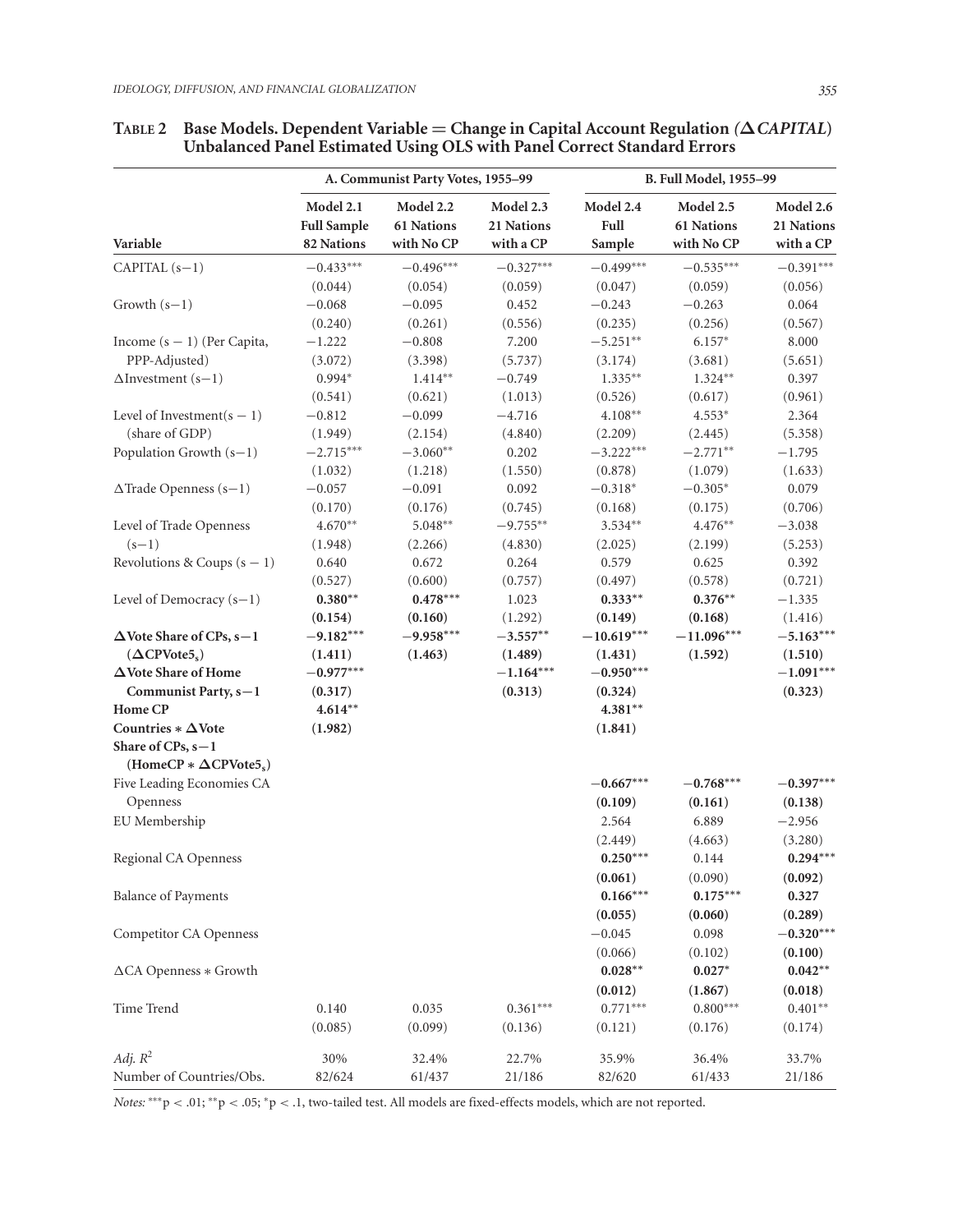|                                             |                               | A. Base Model, 1955-99                        |                                                  | B. Full Model, 1955-99        |                                               |                                                  |
|---------------------------------------------|-------------------------------|-----------------------------------------------|--------------------------------------------------|-------------------------------|-----------------------------------------------|--------------------------------------------------|
| Variable                                    | Model 3.1<br>All<br>Countries | Model 3.2<br>Countries<br>without<br>Home CPs | Model 3.3<br>Countries<br>with<br>Home CPs       | Model 3.4<br>All<br>Countries | Model 3.5<br>Countries<br>without<br>Home CPs | Model $3.6^*$<br>Countries<br>with<br>Home CPs   |
| $\triangle$ CAPITAL <sub>s-1</sub>          | $-0.277***$                   | $-0.333***$                                   | Variable                                         | $-0.352***$                   | $-0.154*$                                     | Variable                                         |
|                                             | (0.075)                       | (0.087)                                       | omitted<br>because of<br>correlated<br>residuals | (0.082)                       | (0.079)                                       | omitted<br>because of<br>correlated<br>residuals |
| $\triangle$ CAPITAL <sub>s-2</sub>          | $-0.246***$<br>(0.059)        | $-0.220***$<br>(0.062)                        | $-0.469***$<br>(0.060)                           | $-0.230***$<br>(0.063)        | $-0.121*$<br>(0.071)                          | $-0.449***$<br>(0.070)                           |
| $\Delta$ Growth                             | $0.637**$<br>(0.252)          | $0.797***$<br>(0.241)                         | $-0.244$<br>(0.434)                              | $0.467**$<br>(0.233)          | $0.404*$<br>(0.228)                           | $-0.409$<br>(0.338)                              |
| △ Income (Per Capita,                       | 3.897                         | 1.835                                         | 14.406*                                          | 4.503                         | 1.205                                         | 9.687                                            |
| PPP-adjusted)                               | (3.577)                       | (3.415)                                       | (8.465)                                          | (4.003)                       | (1.449)                                       | (7.735)                                          |
| $\Delta$ Investment                         | $-0.840$                      | 1.516                                         | $-10.451**$                                      | 0.015                         | 0.879                                         | $-4.814$                                         |
|                                             | (2.768)                       | (2.902)                                       | (4.585)                                          | (2.737)                       | (1.591)                                       | (5.876)                                          |
| ∆Population Growth                          | $-0.575$                      | $-0.913$                                      | 2.349                                            | $-0.152$                      | $-.199$                                       | 1.688                                            |
|                                             | (0.937)                       | (1.059)                                       | (2.278)                                          | (1.223)                       | (0.930)                                       | (2.162)                                          |
| ∆Trade Openness                             | 7.504***                      | $6.312***$                                    | $-3.493$                                         | 4.771**                       | $2.061*$                                      | $-0.388$                                         |
|                                             | (1.995)                       | (2.224)                                       | (4.079)                                          | (2.023)                       | (1.227)                                       | (4.469)                                          |
| ∆Revolutions and Coups                      | 0.037                         | $-0.151$                                      | 1.174                                            | $-0.374$                      | $-0.312$                                      | $1.719**$                                        |
|                                             | (0.684)                       | (0.734)                                       | (0.971)                                          | (0.610)                       | (0.529)                                       | (0.802)                                          |
| $\triangle$ Democracy                       | $-0.231$                      | 0.112                                         | 1.093                                            | $-0.187$                      | $0.171*$                                      | $-0.796$                                         |
|                                             | (0.317)                       | (0.260)                                       | (1.592)                                          | (0.256)                       | (0.099)                                       | (0.936)                                          |
| △World CP Vote Share                        | $-6.500***$                   | $-7.920***$                                   | $-2.029**$                                       | $-4.289***$                   | $-3.643**$                                    | $-3.986**$                                       |
|                                             | (1.410)                       | 1.757                                         | (1.017)                                          | (1.652)                       | (1.734)                                       | (1.692)                                          |
| $\Delta$ Domestic CP Vote                   | $-1.252**$                    |                                               | $-0.768**$                                       | $-0.484$                      |                                               | $-0.871***$                                      |
| Share                                       | (0.622)                       |                                               | (0.358)                                          | (0.616)                       |                                               | (0.308)                                          |
| ∆EU Membership                              |                               |                                               |                                                  | 7.809                         | 2.179                                         | 2.650                                            |
|                                             |                               |                                               |                                                  | (5.188)                       | (5.049)                                       | (3.831)                                          |
| $\triangle$ CAPITAL Five Leading            |                               |                                               |                                                  | $-0.108$                      | 0.046                                         | 0.029                                            |
| Economies                                   |                               |                                               |                                                  | (0.222)                       | (0.325)                                       | (0.247)                                          |
| ∆Regional CAPITAL                           |                               |                                               |                                                  | $0.239***$                    | $0.233***$                                    | $-0.009$                                         |
|                                             |                               |                                               |                                                  | (0.085)                       | (0.076)                                       | (0.106)                                          |
| ∆ <i>CAPITAL</i> in                         |                               |                                               |                                                  | 0.042                         | 0.032                                         | $-0.200$                                         |
| Competitors                                 |                               |                                               |                                                  | (0.112)                       | (0.114)                                       | (0.126)                                          |
| $\Delta\mathit{CAPITAL}\ast\mathit{Growth}$ |                               |                                               |                                                  | 0.017                         | 0.030                                         | $-0.059$                                         |
|                                             |                               |                                               |                                                  | (0.020)                       | (0.022)                                       | (0.043)                                          |
| ∆Balance of Payments                        |                               |                                               |                                                  | $-16.018$                     | $-13.626*$                                    | 16.929                                           |
|                                             |                               |                                               |                                                  | (11.41)                       | (7.660)                                       | (15.980)                                         |
| Time Trend                                  | $-0.297**$                    | $-0.451***$                                   | $-0.038$                                         | $-0.213$                      | $-0.348$                                      | $-0.172$                                         |
|                                             | (0.139)                       | (0.171)                                       | (0.268)                                          | (0.274)                       | (0.320)                                       | (0.188)                                          |
| $R^2$                                       | 54.46%                        | 51.50%                                        | 54.71%                                           | 51.88%                        | 69.63%                                        | 52.09%                                           |
| Wald (joint)                                | 244.3**                       | 240.5 ***                                     | 182.8**                                          | 296.4**                       | $144.0**$                                     | 2357.0**                                         |
| AR1                                         | $-3.371**$                    | $-2.522*$                                     | $-3.623**$                                       | $-2.829**$                    | $-2.041*$                                     | $-2.369*$                                        |
| AR <sub>2</sub>                             | $-0.686$                      | $-0.215$                                      | 1.008                                            | $-1.055$                      | $-1.603$                                      | $-1.383$                                         |
| Number of Countries                         | 80                            | 59                                            | 21                                               | 80                            | 59                                            | 21                                               |

**TABLE 3 GMM-System Estimator, Dependent Variable = Δ***CAPITAL*

*Notes:* The results are from the 1-step estimations except the Sargan test and AR1/AR2 tests, which are taken from the 2-step estimations. The R-square is defined as 1−(rss/tss). Estimates in Table 3 are based on Arellano and Bover (1995) and Blundell and Bond (1998). A negative and statistically significant AR1 term plus a statistically insignificant AR2 term indicates NO serial correlation.

<sup>∗</sup>Model 3.6 is a random effects model. There are too few degrees of freedom for fixed effects. ∗∗∗p < .01; ∗∗p < .05; <sup>∗</sup>p < .1, two-tailed test.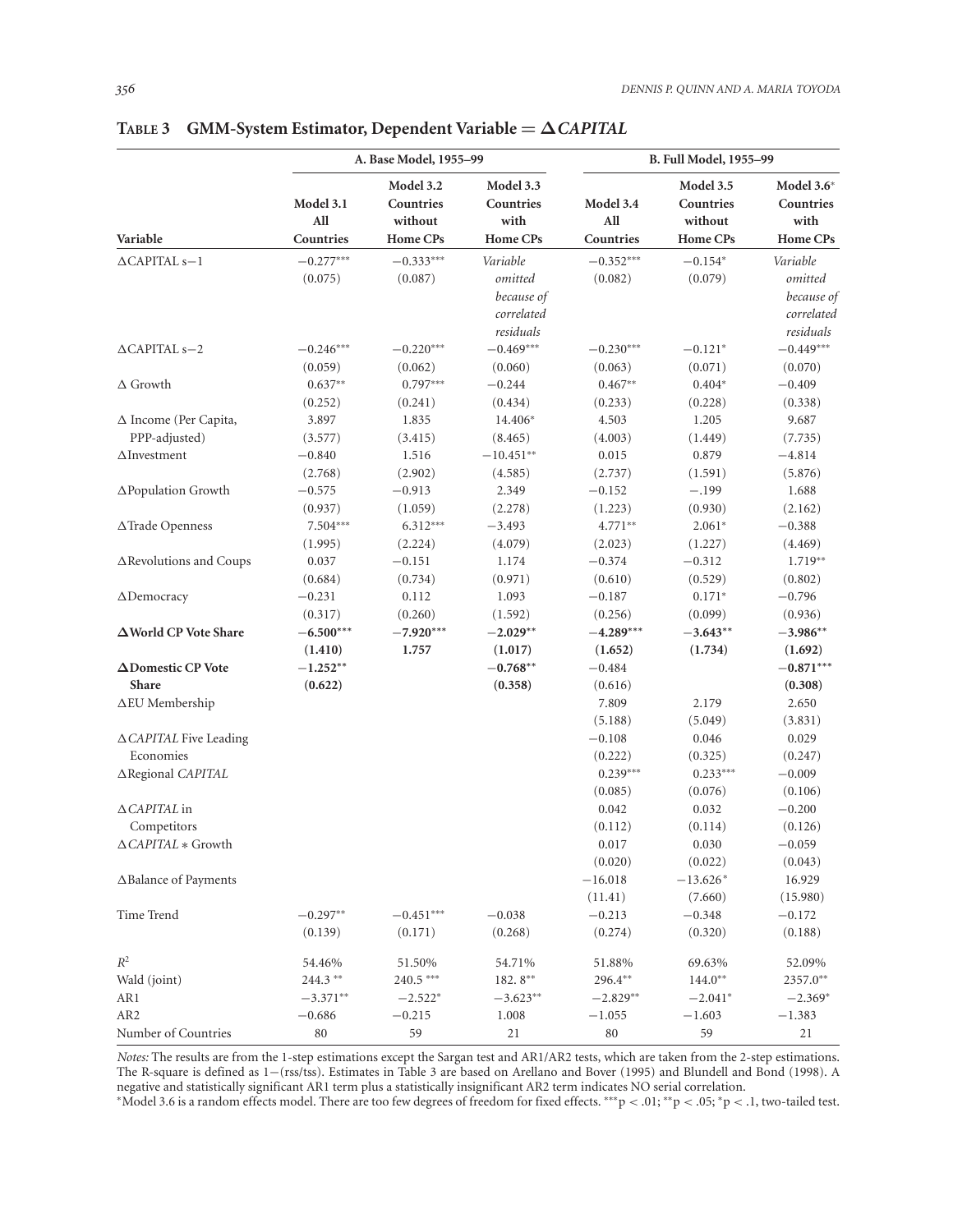significance. The estimated coefficients of global inflation are far from statistically significant in the OLS models (2.1, 2.2, and 2.3), though the estimated coefficient for global inflation is positive in one of the GMM-SYS models. The coefficient estimates of the Communist Party vote variables are very similar with the global economic variables entered, though the standard errors are somewhat smaller, leading to *higher* levels of statistical significance. Our assumption—that global economic processes do not drive both global Communist Party voting and domestic capital controls—is sound, by this evidence.

In Table 2, models 2.4, 2.5, and 2.6, we used OLS-PCSE methods and entered the state-centered diffusion variables to the base models in 2.1, 2.2, and 2.3. World CP vote share and Home CP vote share continue to have negative and statistically significant coefficient estimates. The indicator of the capital account policies of the leading economies has a negative and highly statistically significant coefficient in all three models—a result utterly at odds with the coercion hypothesis. Regional capital account openness has a positive and statistically significant coefficient in two models, though not for the model for countries without a home CP. When we substitute immediate neighbors' capital account openness for regional capital account openness, we get a similar result, though the statistical power of the models and the coefficient estimates decrease in magnitude, and the standard errors increase. The interaction term between capital account openness and economic growth in neighboring countries is positive and statistically significant, suggesting that nations adapted their policies in light of the successes and failures of neighboring countries. When we add a variable to models 2.4–2.6 for whether a country was in an IMF program, we must shorten the time sample (omitting the 1990–99 cross-section because of data limitations). The overall results do not change, and the IMF program variable coefficient, while positive, never approaches statistical significance. (These models are not reported to save space, but are available.)

We reestimate models 2.4, 2.5, and 2.6, ending the analysis in 1989 and omitting the two former Soviet Bloc countries in the data set. The adjusted  $R^2$  for all three equations increases markedly, and the coefficient estimates for the CP vote share variables increase, remain negative, and are two and a half to nearly six times their standard errors. The other coefficient estimates are nearly identical. We also rerun models 2.4, 2.5, and 2.6 adding oil price variables. The results do not change. (Results are available upon request.)

In Table 3, models 3.4, 3.5, 3.6, we reexamine models 2.4, 2.5, 2.6 from Table 2 using system-GMM estimation. The system-GMM is a punishing test, and null results should not be overinterpreted. Once again, World CP vote share has negative and statistically significant coefficients. The indicator for Home CP had a negative and statistically significant coefficient in the model restricted to the countries with a home CP, but not in the overall model. The regional emulation indicator had positive and statistically significant coefficients in the overall model and in the no-home CP subsample. The other state-centered diffusion coefficient estimates are not statistically significant or show no consistent pattern.

How does omitting the global and domestic ideology variables alter the model estimations? In the OLS estimations of models 2.1 and 2.4 (base model and full model), omitting the ideology variables leads to a 6.4–7.4% reduction in adjusted  $\mathbb{R}^2$ . With the omission, the democracy coefficients are markedly larger with far higher levels of statistical significance. The negative coefficients for growth and income are also much larger (more than doubling) and, in model 2.4, achieving statistical significance beyond the .05 level. In the GMM-system estimations of models 3.1 and 3.4, omitting the ideology variables leads to a 4.8% and 1.1% reduction in the model's explanatory power (which is defined as 1-(residual sum of squares/total sum of squares)). The GMM-system coefficients for both revolutions/coups and investment have negative and statistically significant coefficients. Omitting ideology seemingly inflates the influence of democratic reform and political economic crisis variables on financial globalization.

We examine the robustness of the results in Table 4, models 4.1, 4.2, and 4.3, which reestimate models 2.1, 2.2, and 2.3, substituting the "procapitalist" global and domestic opinion indicators for the anticapitalist indicators. The "procapitalist" indicators are positive and statistically significant at the level in the overall model combining types of countries (model 4.1). In themodelincluding countries without party manifesto data (4.2), the procapitalist indicator is statistically significant and positive. In the models using data for countries with party manifesto data, the "home" procapitalist preferences indicators are positive and statistically significant, though the global indicator is not. The OLS models that include the diffusion variables and "free enterprise" global ideology measures are reportedin Table 4,models 4.4, 4.5, and 4.6. The results are generally similar to the parallel results in Table 2, models 2.4–2.6. Global and domestic support for free enterprise is positively and statistically significantly associated with subsequent liberalization in four of the five possible cases. The capital account indicators of the leading economies (negatively) and regional neighbors (positively) are associated with subsequent liberalization in two of the three models. The interaction term between *CAPITAL* and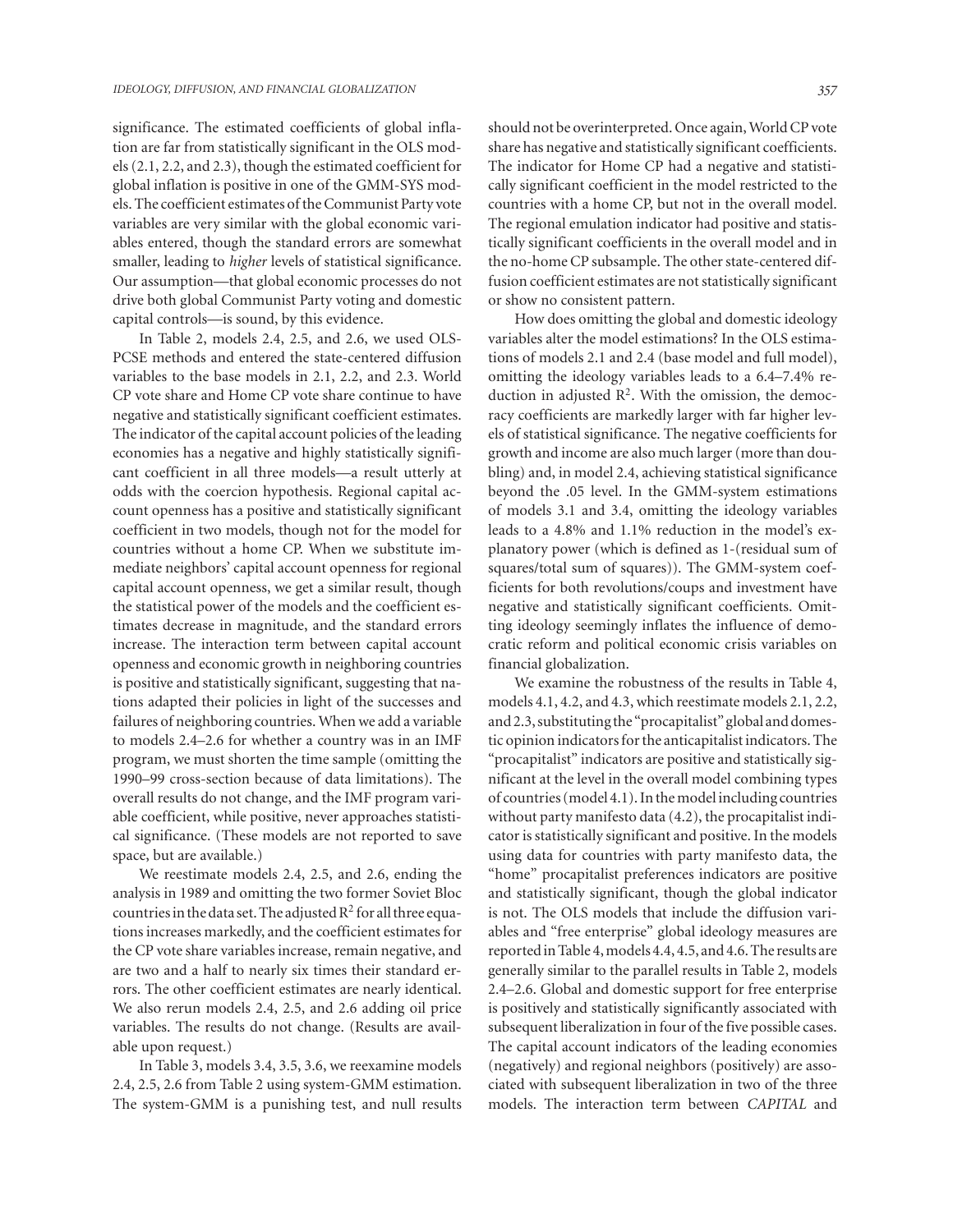|                                 | Base Model 1955-84          |                                           |                                     | Full Model, 1955-84         |                                           |                                     |
|---------------------------------|-----------------------------|-------------------------------------------|-------------------------------------|-----------------------------|-------------------------------------------|-------------------------------------|
| Variable                        | Model 4.1<br>Full<br>Sample | Model 4.2<br>Countries with<br>No PM Data | Model 4.3<br>Countries<br>with Data | Model 4.4<br>Full<br>Sample | Model 4.5<br>Countries with<br>No PM Data | Model 4.6<br>Countries<br>with Data |
| Capital $(s-1)$                 | $-.550***$                  | $-0.506***$                               | $-0.638***$                         | $-0.652***$                 | $-0.633***$                               | $-0.516***$                         |
|                                 | (0.061)                     | (0.068)                                   | (0.074)                             | (0.061)                     | (0.064)                                   | (0.084)                             |
| Growth $(s-1)$                  | $-0.620*$                   | $-0.623*$                                 | $-0.392$                            | $-0.817***$                 | $-0.881***$                               | $-1.468**$                          |
|                                 | (0.322)                     | (0.352)                                   | (0.613)                             | (0.283)                     | (0.302)                                   | (0.679)                             |
| Income $(s - 1)$ (Per           | $-6.260**$                  | 3.294                                     | $-12.330$                           | 2.003                       | $4.165*$                                  | $-1.374$                            |
| Capita, PPP-adjusted)           | (3.079)                     | (2.315)                                   | (9.546)                             | (3.240)                     | (2.234)                                   | (10.32)                             |
| $\Delta$ Investment (s-1)       | $1.469**$                   | 2.538***                                  | 0.201                               | $2.010***$                  | $2.202***$                                | 1.526                               |
|                                 | (0.695)                     | (0.786)                                   | (1.293)                             | (0.623)                     | (0.747)                                   | (1.220)                             |
|                                 |                             |                                           |                                     | 9.315***                    | $8.054**$                                 |                                     |
| Level of Investment $(s-1)$     | 2.189                       | 1.841                                     | 1.722                               |                             |                                           | $-10.624$                           |
| (share of GDP)                  | (2.876)                     | (3.038)                                   | (10.170)                            | (3.062)                     | (3.124)                                   | (11.60)                             |
| Population Growth $(s-1)$       | $-3.500**$                  | $-5.840***$                               | $-1.482$                            | $-4.752***$                 | $-5.399***$                               | 0.275                               |
|                                 | (1.500)                     | (1.834)                                   | (2.701)                             | (1.349)                     | (1.635)                                   | (2.715)                             |
| $\Delta$ Trade Openness (s-1)   | $-0.684**$                  | $-0.806**$                                | 0.962                               | $-0.932***$                 | $-0.929***$                               | 0.139                               |
|                                 | (0.302)                     | (0.319)                                   | (1.540)                             | (0.255)                     | (0.275)                                   | (1.618)                             |
| Level of Trade Openness         | $7.102**$                   | 1.795                                     | 19.422**                            | 4.096                       | $6.884**$                                 | 14.445                              |
| $(s-1)$                         | (3.272)                     | (3.212)                                   | (9.370)                             | (3.463)                     | (3.252)                                   | (10.27)                             |
| Revolutions and Coups           | $-0.723$                    | $-0.771$                                  | $-1.226$                            | $-0.373$                    | $-0.471$                                  | $-0.613$                            |
| $(s-1)$                         | (0.665)                     | (0.731)                                   | (1.004)                             | (0.607)                     | (0.662)                                   | (1.156)                             |
| Level of Democracy $(s-1)$      | 0.170                       | 0.265                                     | $-0.184$                            | 0.063                       | 0.279                                     | $-0.277$                            |
|                                 | (0.240)                     | (0.223)                                   | (2.236)                             | (0.228)                     | (0.214)                                   | (3.195)                             |
| Home 401                        | $0.171**$                   |                                           | $0.133**$                           | $0.124*$                    |                                           | $0.119**$                           |
|                                 | (0.083)                     |                                           | (0.055)                             | (0.066)                     |                                           | (0.049)                             |
| Global 401                      | $0.683**$                   | $1.459***$                                | 0.219                               | $0.575*$                    | $0.643*$                                  | $-0.057$                            |
|                                 | (0.331)                     | (0.415)                                   | (0.383)                             | (0.294)                     | (0.366)                                   | (0.384)                             |
| Manifesto Countries *           | $-0.193$                    |                                           |                                     | $-0.244$                    |                                           |                                     |
| Global 401                      | (0.204)                     |                                           |                                     | (0.201)                     |                                           |                                     |
| <b>IMF Program Countries</b>    |                             |                                           |                                     | 2.448                       | 2.621                                     | $-6.673*$                           |
|                                 |                             |                                           |                                     | (2.173)                     | (2.407)                                   | (3.898)                             |
| CA Openness 5 Leading           |                             |                                           |                                     | $-0.508***$                 | $-0.571***$                               | $-0.058$                            |
| Economies                       |                             |                                           |                                     | (0.095)                     | (0.099)                                   | (0.137)                             |
| EU Membership                   |                             |                                           |                                     | 8.250**                     |                                           | $-6.150$                            |
|                                 |                             |                                           |                                     |                             |                                           |                                     |
|                                 |                             |                                           |                                     | (3.499)                     |                                           | (4.357)                             |
| Regional CA Openness            |                             |                                           |                                     | $0.381***$                  | $0.240**$                                 | 0.136                               |
|                                 |                             |                                           |                                     | (0.084)                     | (0.078)                                   | (0.147)                             |
| ∆CA Openness of                 |                             |                                           |                                     | $-0.032$                    | $0.192*$                                  | $-0.179*$                           |
| Competitors                     |                             |                                           |                                     | (0.082)                     | (0.108)                                   | (0.127)                             |
| <b>Balance of Payments</b>      |                             |                                           |                                     | $0.288***$                  | $0.286***$                                | $-0.398$                            |
|                                 |                             |                                           |                                     | (0.066)                     | (0.067)                                   | (0.739)                             |
| $\Delta$ CA Openness $*$ Growth |                             |                                           |                                     | $0.047***$                  | $0.044**$                                 | $0.053**$                           |
|                                 |                             |                                           |                                     | (0.014)                     | (0.017)                                   | (0.020)                             |
| Adj. $R^2$                      | 32.4%                       | 24.7%                                     | 48.64%                              | 42.2%                       | 39%                                       | 39.55%                              |
| Number of                       | 78/380                      | 61/282                                    | 17/96                               | 78/376                      | 63/293                                    | 17/92                               |
| Countries/Obs.                  |                             |                                           |                                     |                             |                                           |                                     |

**TABLE 4 Party Manifesto Support of Free Enterprise. Dependent Variable** = **Change in Capital**  $Account Regulation (ΔCAPITAL)$ 

*Notes:* ∗∗∗p < .01; ∗∗p < .05; <sup>∗</sup>p < .1, two-tailed test. Because of serially correlated residuals, the time trend is not estimated. All models are fixed-effects models, which are not reported.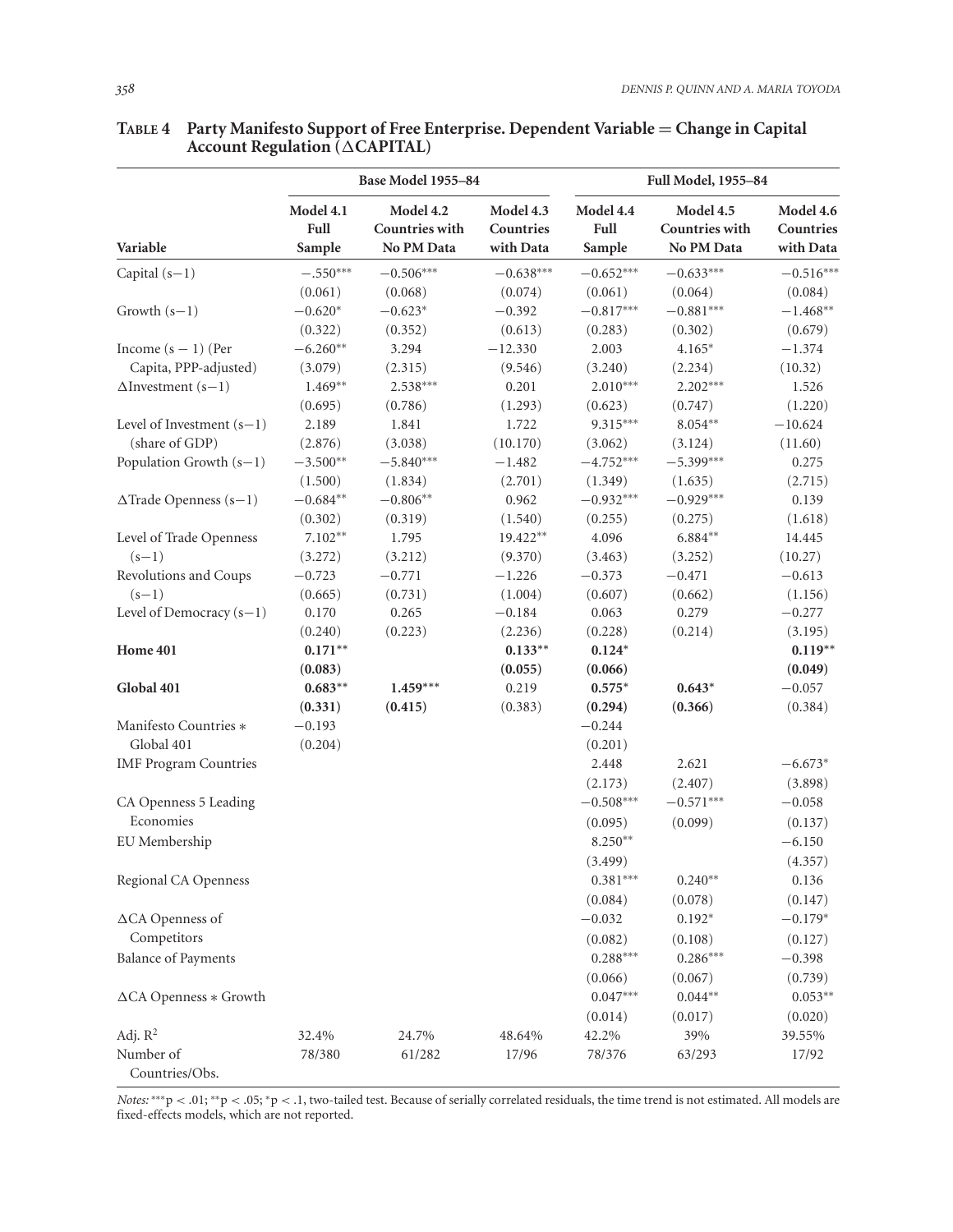economic growth in neighboring countries continues to be positive and statistically significant. The choice of ideology measure does not drive the results.

As another test of robustness, we add Right-Wing Populist (RWP) vote totals to models 2.1, 2.2, and 2.3. The estimated coefficients and standard errors for CP vote totals are essentially unaffected by the inclusion of the RWP vote. The coefficient estimates for RWP vote are a quarter or less of the size of their standard errors, and remain so even when CP vote totals are omitted from the analysis. The absence of an effect from RWP voting on financial liberalization is not surprising given that the societies studied in Swank and Betz (2003) liberalized their financial markets long before the emergence of high levels of RWP voting.

## **Conclusion**

Our aim in this article was to establish whether, where, and by how much worldwide anticapitalist and procapitalist ideology influenced international financial liberalization. We proposed that CP votes in free elections provide a valid measure of global anticapitalist ideology, allowing us to study its direct effects, as well as to study some mechanisms of diffusion of capital account openness and closure. We also examined the influence of domestic public opinion on financial globalization in using home country CP vote share. We also developed a procapitalist indicator, though the resulting data are far thinner. We used two methods, OLS in a pooled, cross-section, time-series framework, and system-GMM estimators.

The results offer strong support for a society-centered view of diffusion in general and for the proposition that changes in global preferences directly affected national capital account policies, in particular. In addition, domestic anticapitalist preferences robustly influenced capital account liberalization. Everett Rogers's original conception of diffusion as the spread of ideas through multiple levels of social systems via numerous channels remains relevant to understanding international finance policymaking.

We also find evidence for state-centered views of diffusion, along the lines developed in SDG and evident in Simmons (2000). We see some evidence for the learning and emulation diffusion hypotheses, at least as measured by regional growth ∗ regional liberalization and regional capital account openness, whose coefficients were positive and frequently statistically significant.

The coercion and structural dependency hypotheses, at least as can be construed from our indicators, received no empirical support. Indeed, the coefficient estimates of the financial policies of the leading economies were usually negatively (wrongly) signed and statistically significant, and those for the indicator of being in an IMF program never approached statistical significance. At a time when leading economies were liberalizing, many emerging market economies were closing. In light of this result, we note that policy innovations need not originate and spread unidirectionally from the core to periphery, as is seemingly implied by the structural dependency approach.

When the ideology variables are deliberately omitted, we find that democracy's influence is inflated, as are the negative influences of growth and income. In the parallel GMM estimations, the negative influences of investment and revolutions/coups are overestimated. These results suggest that estimating the effects of either democratic reforms or political economic crises on international economic reform, *without* controlling for the influences of changing global and domestic beliefs, risks model misspecification.

Our main conclusion is that the force of both global and domestic ideas, while difficult to measure, are powerful influences on international economic policy. To omit ideology from an examination of financial globalization is to risk attributing its influence to other, more easily measured, variables.

## **Appendix Data and Data Sources**

We operationalize international financial regulation through two indicators of change in international financial openness or closure, described in Quinn (1997) and Quinn (2003). *CAPITAL* and *CURRENT* are the main components of *OPENNESS* created from the text of an annual volume published by the International Monetary Fund (IMF), *Exchange Arrangements and Exchange Restrictions*. The measure is available from 1950 to 1999 for 58 countries, and for a shorter period for 33. *CAPITAL* is scored 0–4, in half integer units, with 4 representing an economy fully open to inward and outward capital flows. We transformed the measures into a 0 to 100 scale taking 100 ∗ (*CAPITAL*/4). The data on CP vote totals are taken from Mackie and Rose (1991, 1997); http://www.electionworld.org; *Keesings' Contemporary Record*, various issues; and http://www.polisci.com/almanac/nations/nation/FI.htm. The economic data are from Penn World Tables Mark 6.1, by Heston, Summers, and Aten (2001). The data on revolutions, coups, etc., are updated Cross-National Times-Series data from Banks (2001). The democracy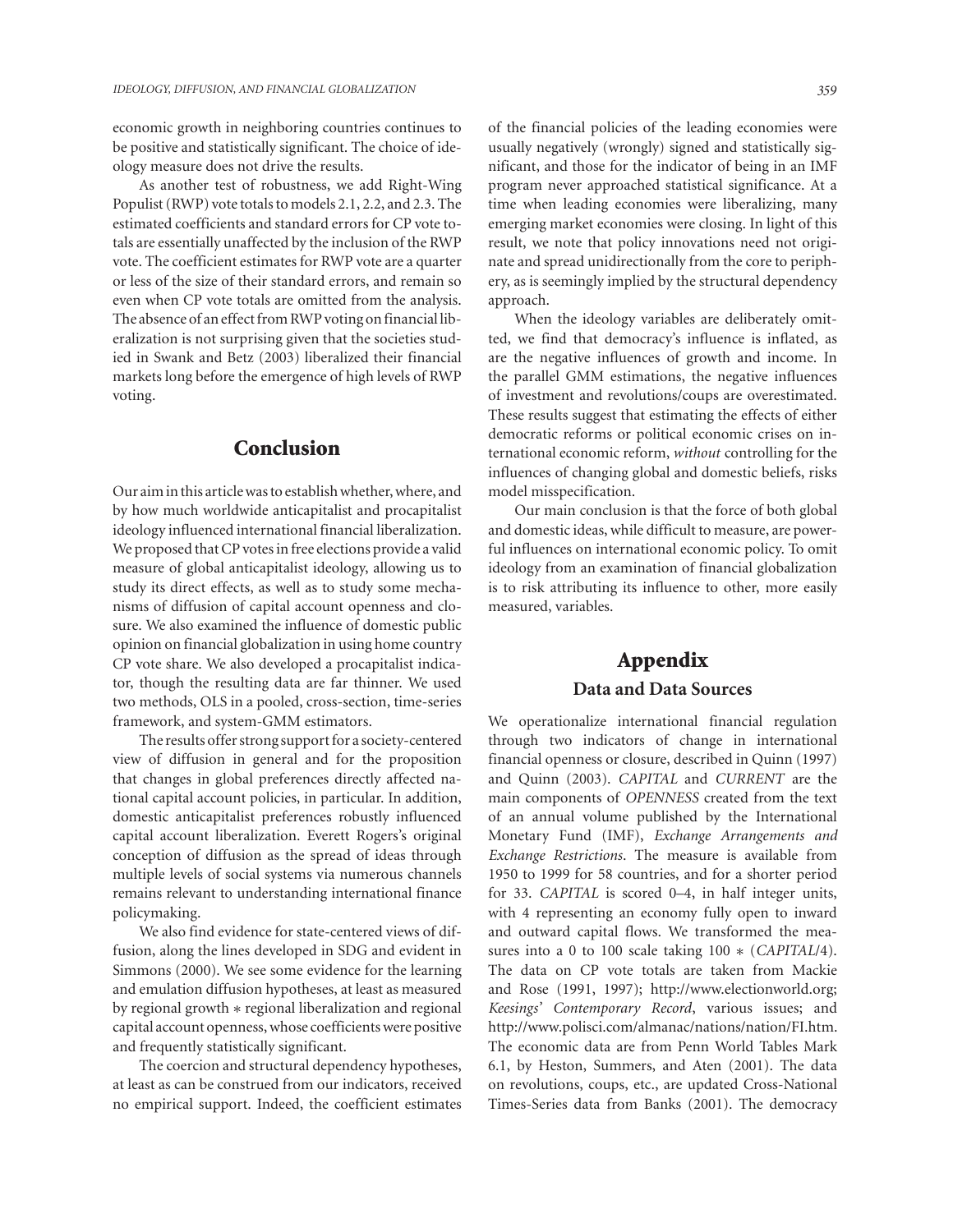|                                               |                                                | <b>Communist Party Votes, 1955-99</b>  |                                       |
|-----------------------------------------------|------------------------------------------------|----------------------------------------|---------------------------------------|
| Variable                                      | Model A1.1<br><b>Full Sample</b><br>82 Nations | Model A1.2<br>61 Nations<br>with No CP | Model A1.3<br>21 Nations<br>with a CP |
| $\triangle$ CAPITAL $(t-1)$                   | $-0.000$                                       | 0.005                                  | $-0.011$                              |
|                                               | (0.023)                                        | (0.027)                                | (0.029)                               |
| CAPITAL $(t-1)$                               | $-0.066***$                                    | $-0.076***$                            | $-0.052***$                           |
|                                               | (0.009)                                        | (0.009)                                | (0.013)                               |
| Growth $(t-1)$                                | 0.037                                          | 0.050                                  | $-0.050$                              |
|                                               | (0.029)                                        | (0.032)                                | (0.041)                               |
| Income $(t-1)$ (Per Capita,                   | 0.089                                          | 0.069                                  | $0.816**$                             |
| ppp-Adjusted)                                 | (0.284)                                        | (0.328)                                | (0.407)                               |
| $Log(Investment)_{(t-1)}$                     | $-0.142$                                       | $-0.577$                               | $3.293**$                             |
|                                               | (0.643)                                        | (0.709)                                | (1.362)                               |
| Level of Investment $(t-1)$                   | $-0.021$                                       | 0.013                                  | $-0.191**$                            |
| (share of GDP)                                | (0.045)                                        | (0.050)                                | (0.080)                               |
| Population Growth $(t-1)$                     | $-0.085$                                       | $-0.113$                               | $-0.126$                              |
|                                               | (0.144)                                        | (0.148)                                | (0.218)                               |
| $Log(Trace\, Openness)_{(t-1)}$               | 0.082                                          | 0.474                                  | $-0.084$                              |
|                                               | (0.405)                                        | (0.461)                                | (0.379)                               |
| Level of Trade Openness $(t-1)$               | 0.004                                          | 0.002                                  | $-0.002$                              |
|                                               | (0.009)                                        | (0.009)                                | (0.011)                               |
| Revolutions and Coups $(t-1)$                 | $-0.072$                                       | $-0.107$                               |                                       |
|                                               | (0.077)                                        | (0.083)                                |                                       |
| Level of Democracy $(t-1)$                    | $0.075***$                                     | $0.079***$                             | $0.195**$                             |
|                                               | (0.025)                                        | (0.029)                                | (0.099)                               |
| $\Delta$ Vote Share of Home CP <sub>1-1</sub> | $-0.166***$                                    |                                        | $-0.167**$                            |
|                                               | (0.063)                                        |                                        | (0.072)                               |
| $\Delta$ Vote Share of CPs <sub>2t-1</sub>    | $-0.901*$                                      | $-0.732*$                              | $-1.200*$                             |
| $(\Delta$ CPVote5 <sub>s</sub> )              | (0.379)                                        | (0.432)                                | (0.695)                               |
| Time Trend (annual)                           | $0.053***$                                     | $0.050***$                             | 0.024                                 |
|                                               | (0.012)                                        | (0.015)                                | (0.015)                               |
| Constant                                      | $-102.709***$                                  | $-96.807***$                           | $-57.172**$                           |
|                                               | (22.950)                                       | (29.460)                               | (26.720)                              |
| $R^2$                                         | 4.9%                                           | 5.2%                                   | 4.9%                                  |
| Number of Countries                           | 82                                             | 61                                     | 21                                    |
| Number of Observations                        | 3409                                           | 2423                                   | 1002                                  |

| TABLE A1 Base Models. Dependent Variable $=$ Change in Capital Account Regulation   |
|-------------------------------------------------------------------------------------|
| $(\Delta$ CAPITAL) Unbalanced Panel Estimated Using OLS with Panel Correct Standard |
| Errors                                                                              |

*Notes:* All models include a lagged endogenous variable, which precludes the use of fixed effects, but which achieved serially uncorrelated residuals in all cases. We enter regional dummy variables, whose coefficient estimates are not reported to save space, but are available from the authors. The interaction term between a dummy variable for the presence of a home country CP and the world CP vote share in model A1.1 was far from statistical significance (t-stat of −0.636), and was therefore excluded from the final model. ∗∗∗p < .01; ∗∗p < .05; <sup>∗</sup>p < .1.

indicators are from the Polity project (Gurr and Jaggers 1999). We use the World Bank's regional codes in creating regional dummy variables. We also create an "immediate neighbor" variable. Both the regional dummy variables and the immediate neighbor variables are meant to capture emulation effects. Competitor capital policies are nations identified by the World Bank as offering similar export products to a home country's, and are meant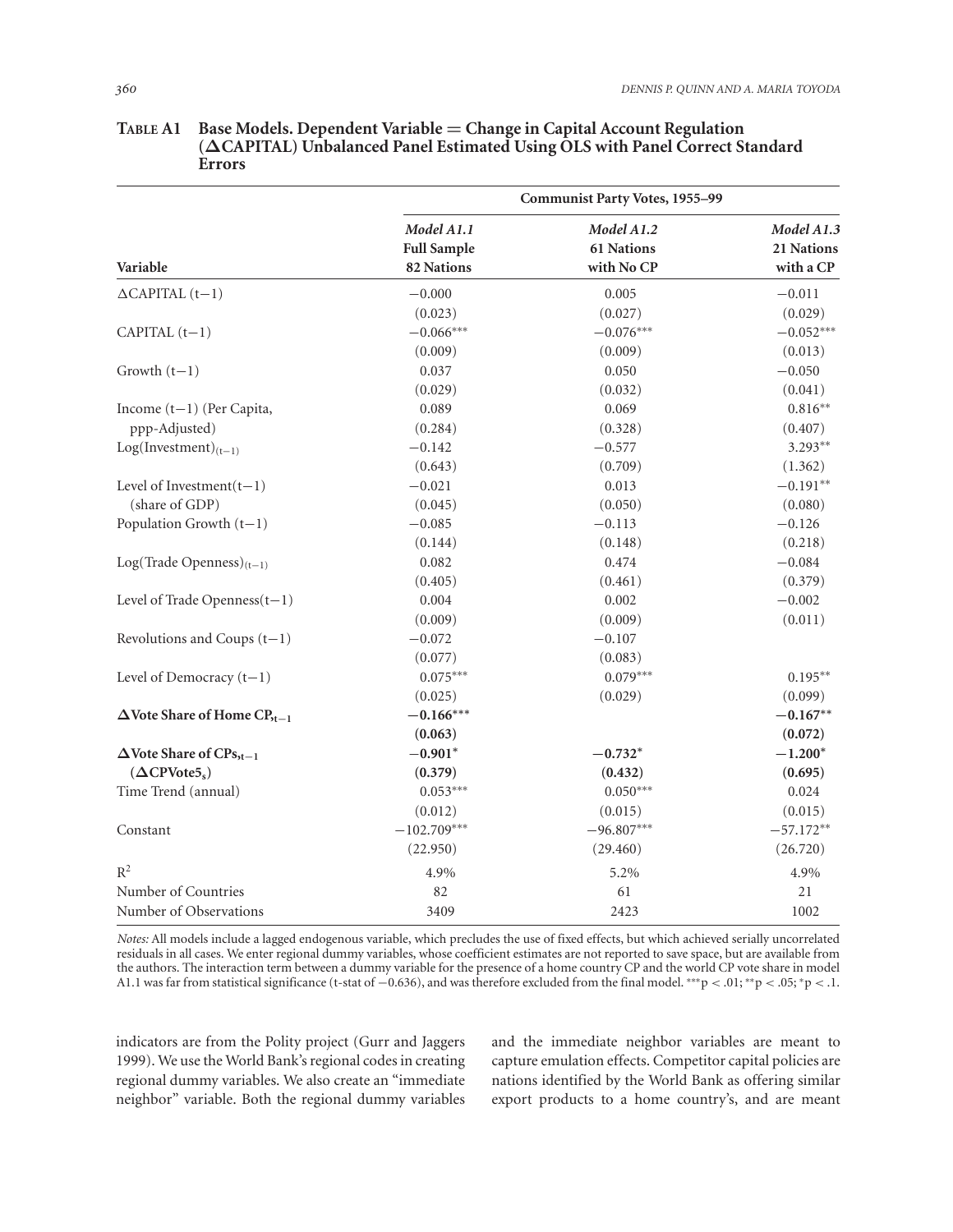to capture competitive dynamics.<sup>33</sup> Participation in an IMF program is measured by Przeworski and Vreeland (2000), and is operationalized as a dummy variable available from 1955 (or independence) until 1990. We operationalize global growth and global inflation in two ways: one is creating indicators based on the same sample as the CP Vote country sample; the other is to use data from the full sample of countries. The reported results are not affected by which sample is used to create the indicators.

## **References**

- Abiad, Abdul, and Ashoka Mody. 2005. "Financial Reform: What Shakes It? What Shapes It?" *American Economic Review* 95(1):66–88.
- Acharya, Amitav. 2004. "How Ideas Spread: Whose Norms Matter? Norm Localization and Institutional Change in Asian Regionalism." *International Organization* 58(2):239–75.
- Arellano, Manuel, and Olympia Bover. 1995. "Another Look at the Instrumental Variables Estimation of Error-Components." *Journal of Econometrics* 68(1):277–97.
- Banks, Arthur S. 2001. Cross-National, Time-Series Data Archive. Available through http://www.databanks.site hosting.net/.
- Bonardi, Jean-Philippe, and Gerald Keim. 2002. "Nonmarket Strategies in Election Issues: A Theoretical Framework Based on Information and Reputation Cascades." Presented at the Strategy and the Business Environment Conference, Stanford University.
- Blundell, Richard W., and Stephen R. Bond. 1998. "Initial Conditions and Moment Restrictions in Dynamic Panel Data Models." *Journal of Econometrics* 87(1):115–43.
- Brune, Nancy, Geoff Garrett, Alexandra Guisinger, and Jason Sorens. 2001. "The Political Economy of Capital Account Liberalization." Presented at the 97<sup>th</sup> annual meeting of the American Political Science Association, San Francisco.
- Budge, Ian. 1992.*ECPR Party Manifestos Project* [computerfile]. 3rd ed. Colchester: ESRC Data Archive.
- Castles, Francis G., and Peter Mair. 1984. "Left-Right Political Scales: Some Expert Judgments."*European Journal of Political Research* 12(1):73–88.
- Chwieroth, Jeffrey M. 2002. "Neoliberalism's Role in Capital Account Liberalization in Emerging Markets." Presented at the annual meeting of the American Political Science Association, Boston.

<sup>33</sup>The World Bank Development report (in the "yellow sheets fixed factors") classifies nations in terms of their competitive position. It lists nations as exporters of manufactures, exporters of nonfuel primary products, exporters of fuels (mainly oil), exporters of services, diversified exporters, not classified by export category. While this indicator of a nation's competitor is less precise than the measures used in Simmons and Elkins (2004), the categorization is consistent with the theoretical categories in Dunning (1988) and is available for the full period.

- oretical and Empirical Implications." Presented at the annual meeting of the American Economic Association, San Diego.
- Country-data.com. n.d. "Israel Multiparty System." Available http://www.country-data.com/cgi-bin/query/r-6788 .html. Accessed December 2002 and February 2003.
- Dobbin, Frank, Geoffrey Garrett, and Beth Simmons. 2003. "Introduction: The International Diffusion of Democracy and Markets." Presented at the Weatherhead Center for International Affairs Conference on International Diffusion of Political and Economic Liberalism, Harvard University.
- Doornik, Jurgen, and David F. Hendry. 2001. *Econometric Modeling Using PCGive 10: Volume III.* London: Timberlake Consultants.
- Dreher, Axel. 2002. "The Development and Implementation of IMF and World Bank Conditionality." Hamburg Institute of International Economics Discussion Paper #165.
- Drezner, Daniel. 2001. "Globalization and Policy Convergence." *International Studies Review* 3(1):53–78.
- Duch, Raymond M., and Harvey D. Palmer. 2001. "Do Surveys Provide Representative or Whimsical Assessment of the Economy?" *Political Analysis* 9(1):58–77.
- Dunning, JohnH. 1988. "The Eclectic Paradigm of International Production: A Restatement and Some Possible Extensions." *Journal of International Business Studies* 19(1):1–31.
- *East European Business Law*. 1991. "The Evolution of Business Law in the USSR." March 1.
- Eichengreen, Barry. 2001. "Capital Account Liberalization: What Do the Cross-Country Studies Tell Us?" *World Bank Economic Review* 15(3):341–65.
- Eichengreen, Barry J., and David Leblang. 2003. "Capital Account Liberalization and Growth: Was Mr. Mahathir Right?" *International Journal of Finance and Economics* 8(3):205–24.
- Electionworld.org. n.d. Available from http://www .electionworld.org. Accessed February 2003.
- Elkins, Zachary, Andrew Guzman, and Beth A. Simmons. 2006. "The Diffusion of Bilateral Investment Treaties." *International Organization* 60(4):811–46.
- *European Bank for Reconstruction and Development (EBRD)*. 1994. Transition Report: Foreign Direct Investment. October.
- Evans, Peter. 1997. "The Eclipse of the State? Reflections on Statenessin an Era of Globalization."*World Politics* 50(1):62– 87.
- Fact-Index.com. n.d. Italian Communist Party available at http://www.fact-index.com/i/it/italian communist party .html. Accessed December 2002.
- Fourcade-Gourinchas, Marion, and Sarah Babb. 2002. "The Rebirth of the Liberal Creed: Paths to Neoliberalism in Four Countries." *American Journal of Sociology* 107(9):533–79.
- Franzese, Robert J. Jr., and Jude C. Hays. 2007. "Spatial-Econometric Models of Cross-Sectional Interdependence in Political Science Panel and Time-Series-Cross-Section Data." *Political Analysis* 15. Forthcoming.
- Gleditsch, Kristian S., and Michael D. Ward. 2006. "Diffusion and the International Context of Democratization." *International Organization* 60(4):911–33.
- Gurr, Robert Ted, and Keith Jaggers. 1999. *Polity IV Project*. Political Regime Characteristics and Transitions, 1800–1999.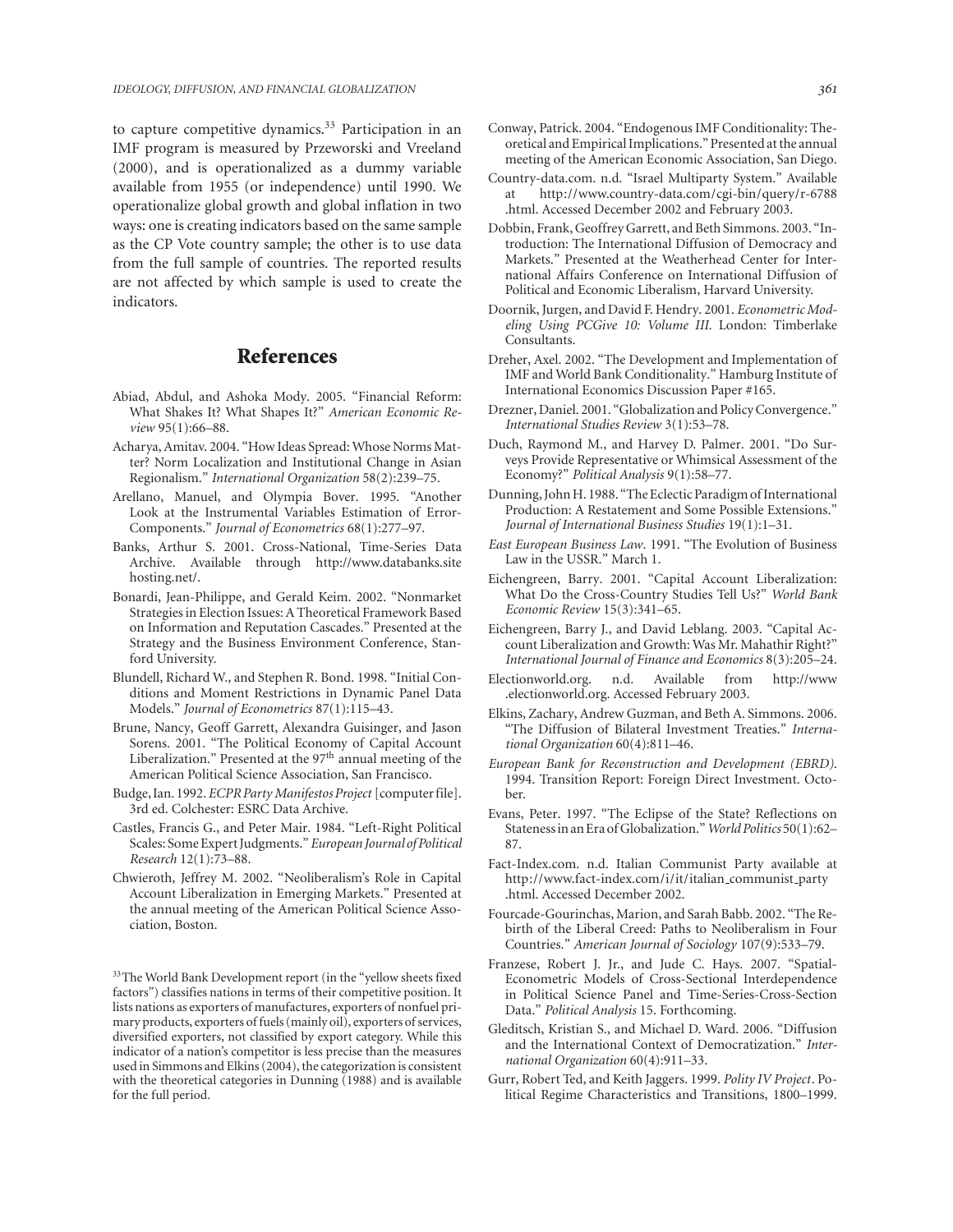http://www.bsos.umd.edu/cidcm/polity/. Accessed March 2001.

- Gwynne, Robert N., and Cristobal Kay, eds. 1999. *Latin America Transformed: Globalization and Modernity.* Cambridge: Cambridge University Press.
- Hall, Peter A., ed. 1989. *The Political Power of Economic Ideas: Keynesianism across Nations.*Princeton: Princeton University Press.
- Hart, Gary, and Richard N. Dean. 1994. "Doing Business in Russia: Risk and Reward." *Legal Times*, September 5.
- Henisz, Witold, Bennet Zelner, and Mauro F. Guillen. 2005. "The Worldwide Diffusion of Market-Oriented Infrastructure Reforms, 1977–1999."*American Sociological Review* 70(6):871– 97.
- Heston, Alan, Robert Summers, and Bettina Aten. 2001. The Penn World Table, Version 6.0. Center for International Comparisons at the University of Pennsylvania (CICUP).
- Hilferding, Rudolf. [1910]1981. *Finance Capital: A Study of the Latest Phase of Capitalist Development*, ed. Tom Bottomore; trans. Morris Watnick and Sam Gordon. Boston: Routledge, Kegan, Paul.
- Huber, John, and Ronald Inglehart. 1995. "Expert Interpretations of Party Space and Party Locations in 42 Societies." *Party Politics* 1(1):71–111.
- International Monetary Fund. *Annual Report on Exchange Restrictions.* Washington, DC: IMF, Various years, 1950 on. Continued by *Annual Report on Exchange Arrangements and Exchange Restrictions* after 1979 and *Exchange Arrangements and Exchange Restrictions* after 1989.
- International Monetary Fund. 2001. "International Financial Integration and Developing Countries." *World Economic Outlook* October: 145–73.
- Jahn, Detlef. 2006. "Globalization as Galton's Problem: The Missing Link in the Analysis of Diffusion Patterns in Welfare State Development." *International Organization* 60(2):401– 31.
- Jonung, Lars. 2005. "How Do Policy-makers Learn? The Case of Swedish Stabilisation Policy, 1970–2000." Presented at the Midwest Political Science Association's 63rd Annual Conference.
- Kastner, Scott L., and Chad Rector. 2005. "Partisanship and the Path to Financial Openness." *Comparative Political Studies* 38(5):484–506.
- Katzenstein, Peter. 1986. *Small States in World Markets*. Ithaca, NY: Cornell University Press.
- *Keesings' Contemporary Archive*. Harlow: Longman, various years.
- Kennedy, Peter. 1998. *A Guide to Econometrics*. 4<sup>th</sup> ed. Cambridge, MA: MIT Press.
- Kim, Heemin, and Richard C. Fording. 2003. "Voter Ideology in Western Democracies: An Update." *European Journal of Political Research* 42(1):95–105.
- Kogut, Bruce, and J. Muir MacPherson. 2005. "The Decision to Privatize as an Economic Idea: Epistemic Communities and Diffusion." Typescript. Georgetown University.
- Krayem, Hassan. n.d. "Political Parties and Electoral Systems in Lebanon and Israel: Interactive Reinforcement." Typescript. American University of Beirut. Accessed at http://almashrig.hiof.no/ddc/projects/pspa/krayem/krayem .html.
- LaVigne, Marie. 1991. *International Political Economy and Socialism.* Trans. David Lambert. New York: Cambridge University Press.
- Lee, Chang Kil, and David Strang. 2006. "The International Diffusion of Public-Sector Downsizing: Network Emulation and Theory-Driven Learning." *International Organization* 60(4):883–909.
- Lenin, V. I. [1916] 1971. *Imperialism, the Highest Stage of Capitalism*. In *Selected Works: One Volume Edition*. New York: International Publishers.
- Li, Quan, and Dale Smith. 2002. "The Dilemma of Financial Liberalization: State Autonomy and Societal Demands." *Journal of Politics* 64(3):764–90.
- Mackie, Thomas T., and Richard Rose. 1991. *The International Almanac of Electoral History*. Washington, DC: Congressional Quarterly.
- Mackie, Thomas T., and Richard Rose. 1997.*A Decade of Election Results: Updatingthe International Almanac.*Glasgow:Center for the Study of Public Policy, University of Strathclyde.
- Mansfield, Edward, and Helen Milner. 1997. "The Political Economy of Regionalism: An Overview." In *The Political Economy of Regionalism*, ed. Edward Mansfield and Helen Milner. New York: Columbia University Press, pp. 1–19.
- Meseguer, Covandonga Y. 2003. "Rational and Bounded Learning in the Diffusion of Policy Innovations." Presented at the 99th annual meeting of the American Political Science Association, Philadelphia.
- Meseguer, Covandonga Y., and Fabrizio Gilardi. 2005. "What Is New in the Study of Policy Diffusion: A Critical Review." Presented at the 2005 ISA Meetings, Hawaii.
- Meyer, John W. 2004. Sociological Perspectives on Diffusion. Unpublished manuscript. Stanford University.
- Meyer, John W., John Boli, George M. Thomas, and Francisco O. Ramirez. 1997. "World Society and the Nation-State." *American Journal of Sociology* 103(1):144–81.
- Mosley, Layna. 2003. *Global Capital and National Governments.* Cambridge: Cambridge University Press.
- Page, Benjamin I., and Robert Y. Shapiro. 1992. *The Rational Public*. Chicago: University of Chicago Press.
- Polisci.com. n.d. Available at http://www.polisci.com/ almanac/nations/nation/FI.htm. Accessed December 2002.
- Prebisch, Raul.1950. *The Economic Development of Latin American and Its Principal Problems*. New York: United Nations.
- Przeworski, Adam, and James R. Vreeland. 2000. "The Effects of IMF Programs on Economic Growth." *Journal of Development Economics* 62(2):385–421.
- Quinn, Dennis. 1997. "The Correlates of Change in International Financial Regulation." *American Political Science Review* 91(3):531–51.
- Quinn, Dennis P. 2003. "Capital Account Liberalization and Financial Globalization, 1890–1999: A Synoptic View." *International Journal of Finance and Economics* 8(3):189–204.
- Quinn, Dennis P., and Carla Inclán. 1997. "The Origins of Financial Openness: A Study of Current and Capital Account Liberalization." *American Journal of Political Science* 41(3):771– 813.
- Quinn, John James. 2002. *The Road Oft Traveled: Development Policies and Majority State Ownership of Industry in Africa*. Westport, CT: Praeger.